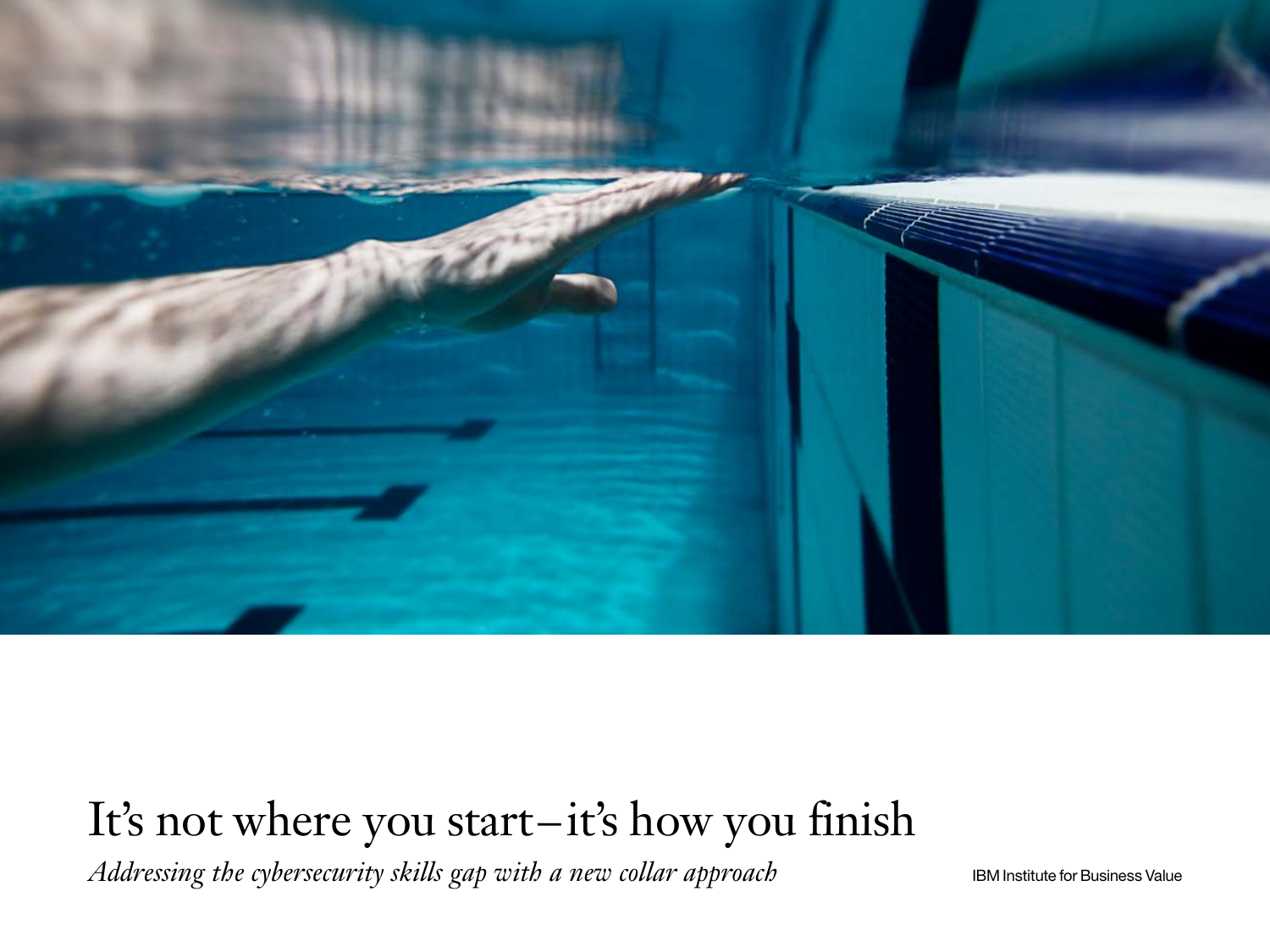**Executive Report Security** 

### **How IBM can help**

Cybercrime is an insidious threat that has reached crisis levels. Though hard to quantify with precision, estimates of its costs to the global economy range from USD 375 to 575 billion per year.<sup>1</sup> No geography or industry is immune. IBM's broad, integrated portfolio is helping organizations outthink threats with an integrated and intelligent security immune system, incorporating the very latest in cognitive, cloud and collaboration technologies.

To get the latest insights from IBM Security, please visit **ibm.com**[/security/ciso.](http://ibm.com/security/ciso)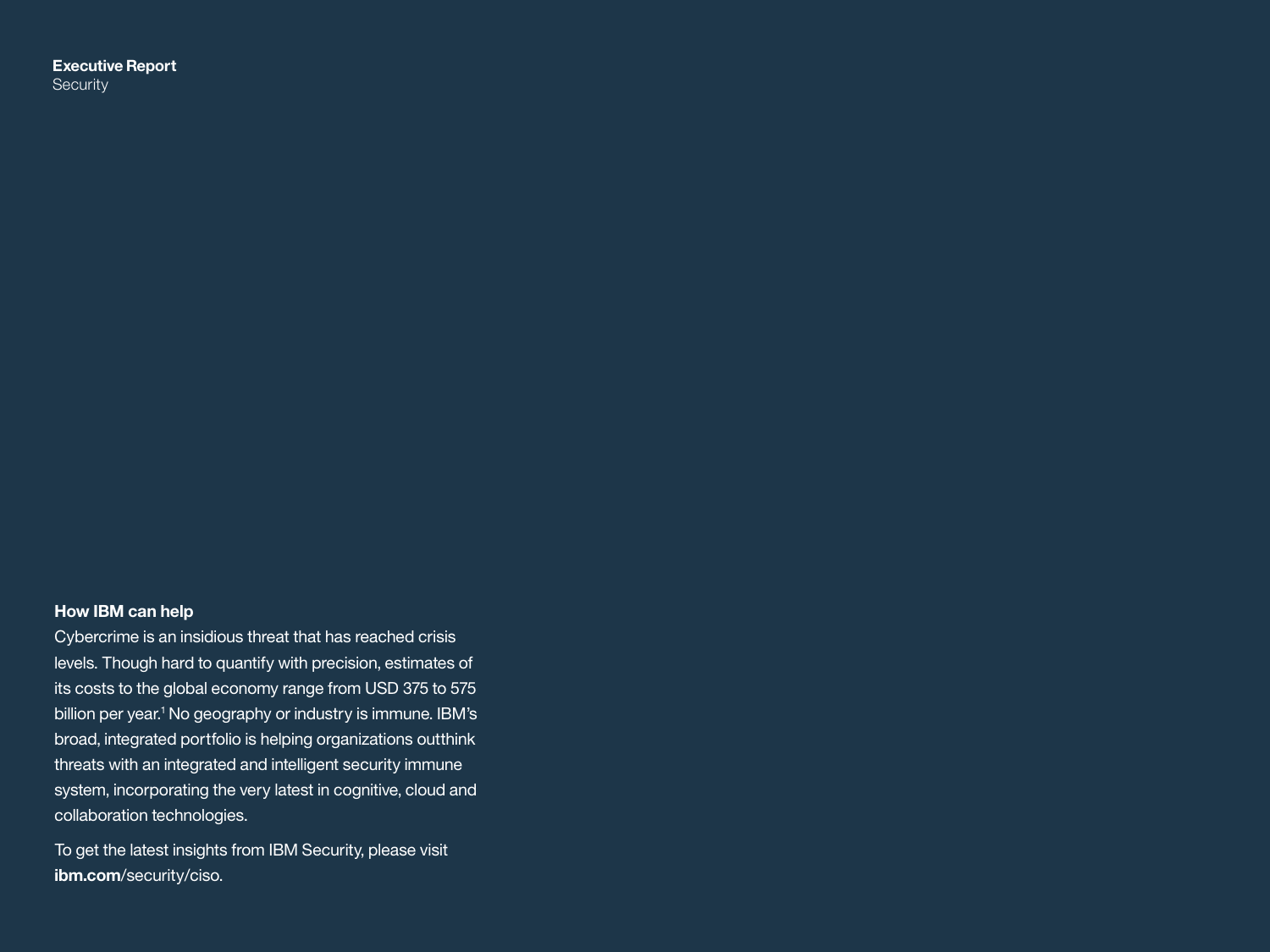# *A new approach for cybersecurity recruiting*

*There is continued high demand for cybersecurity professionals and an ongoing shortage of talent. Organizations are pursuing numerous ways to close the talent gap in both the short and long term including new university programs, technical and vocational programs, apprenticeships, certifications, early education and government programs. Many cybersecurity jobs can be filled through a "new collar" approach that involves tapping professionals who may not have a traditional college degree but do have the needed technical skills and aptitudes. In exploring this approach, we look at IBM as a case study to understand how it is beginning to pursue this path.*

# The obstacles: State of the skills gap

An organization is only as good as the people that are part of it. For cybersecurity leaders, the challenge of recruiting and retaining the best technical and business professionals is a constant worry. Frost & Sullivan predicts that the growing gap between available qualified cybersecurity professionals and unfulfilled positions will reach 1.8 million by 2022. $^2$  Many leaders believe that not enough is being done about the shortage. According to a report by the Center for Strategic and International Studies and Intel Security, three out of four security professionals surveyed believe their government is not investing enough in cybersecurity talent.<sup>3</sup> This cybersecurity talent issue isn't limited to a few sectors; it runs across the board from government to education to industry.

The difficulties don't end at raw numbers. Even though government, industry and education are attempting to address the problem, the entire supply chain of talent is stressed. Industry is facing a shortage of qualified candidates with the necessary hands-on skills and product experience. Those working as security professionals today are under constant pressure, as they need continuous training and professional development to keep up with evolving technologies and the threat landscape. They are also challenged to find time to properly mentor and train new hires. Academic institutions want to meet industry needs, but they are struggling to evolve curriculum to keep pace with industry shifts and technological advances. There is also a shortage of qualified teachers and professors at both the university and community college levels, as many are lured away to industry by rising salaries. Finally, students interested in pursuing the cybersecurity field are faced with defining a career path from myriad options and obtaining the significant education and experience required.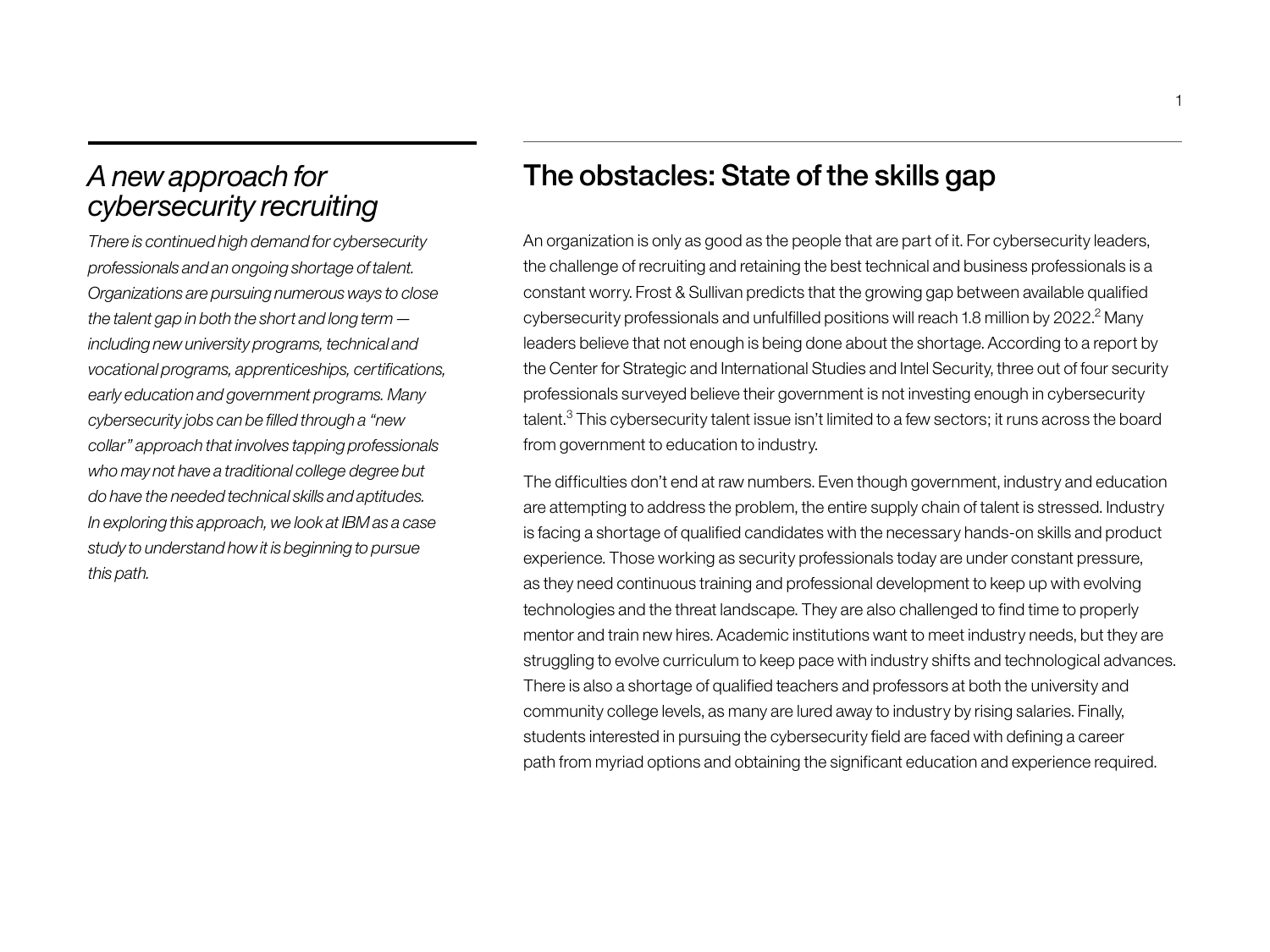

# Gap There will likely be as many as 1.8 million unfilled cybersecurity positions by 2022.4



# **Concept**

A "new collar" approach focuses on new employee profiles, roles and partnerships – including leveraging approximately 300 U.S. community colleges with cybersecurity offerings.<sup>5</sup>

# **Blueprint**

There are five steps organizations can take to recruit new and retain the existing 770,000 cybersecurity workers in the United States today.6

The obstacles may seem insurmountable, but great challenges inspire great action and creativity. To address the gap, both public and private organizations are experimenting with a multitude of approaches to educate and develop the next generation of cybersecurity professionals at all levels. These include the following:

# **Creating new education programs**

- Exploring new education models like Pathways in Technology Early College High School (P-TECH) in the United States and the National College of Cybersecurity in the United Kingdom.7
- Supporting programs at community colleges, vocational institutions, polytechnic schools and career centers (for example, the Community College Cyber Summit).<sup>8</sup>
- Driving early education programs for middle and high schools (Hacker Highschool, for example).<sup>9</sup>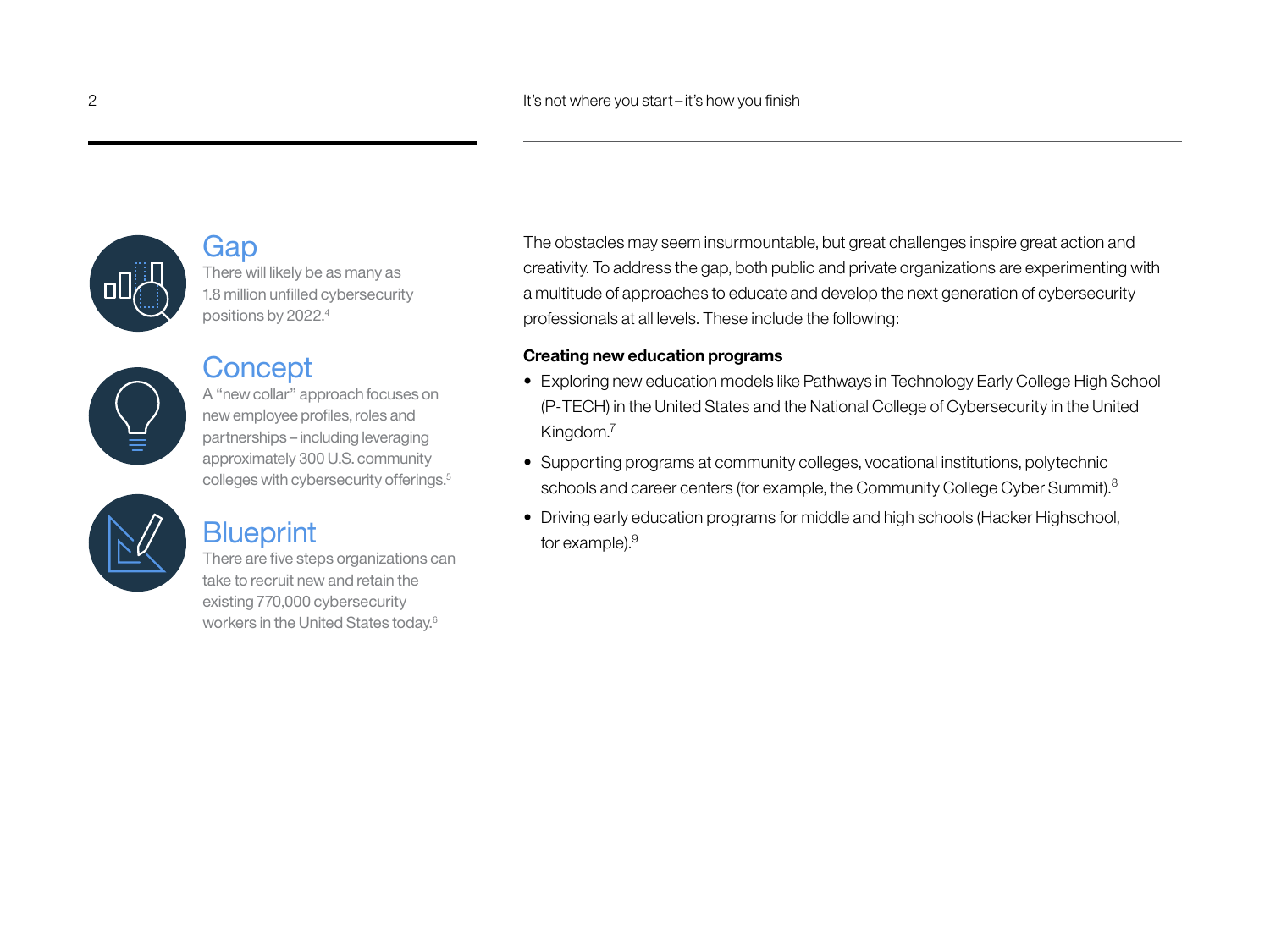# **Going beyond the traditional classroom**

- Establishing apprenticeships, residency programs and internships (for example, ApprenticeshipUSA).10
- Emphasizing certification programs and embedding them into education programs. Examples include CompTIA Security+ certification, Certified Information Systems Security Professional (CISSP) certification and Certified Ethical Hacker (CEH) certification.<sup>11</sup>
- Leveraging code schools and boot camps.
- Sponsoring clubs and competitions like CyberPatriot and CyberTitan.<sup>12</sup>

## **Making connections and sharing information**

- Fostering better collaboration and developing tools for students, educators and industry (for example, CyberSeek and TechHire).13
- Actively recruiting underrepresented groups through conferences and organizations like the International Consortium of Minority Cybersecurity Professionals (ICMCP), Hire our Heroes, Women's Society of Cyberjutsu and Women in CyberSecurity (WiCyS).<sup>14</sup>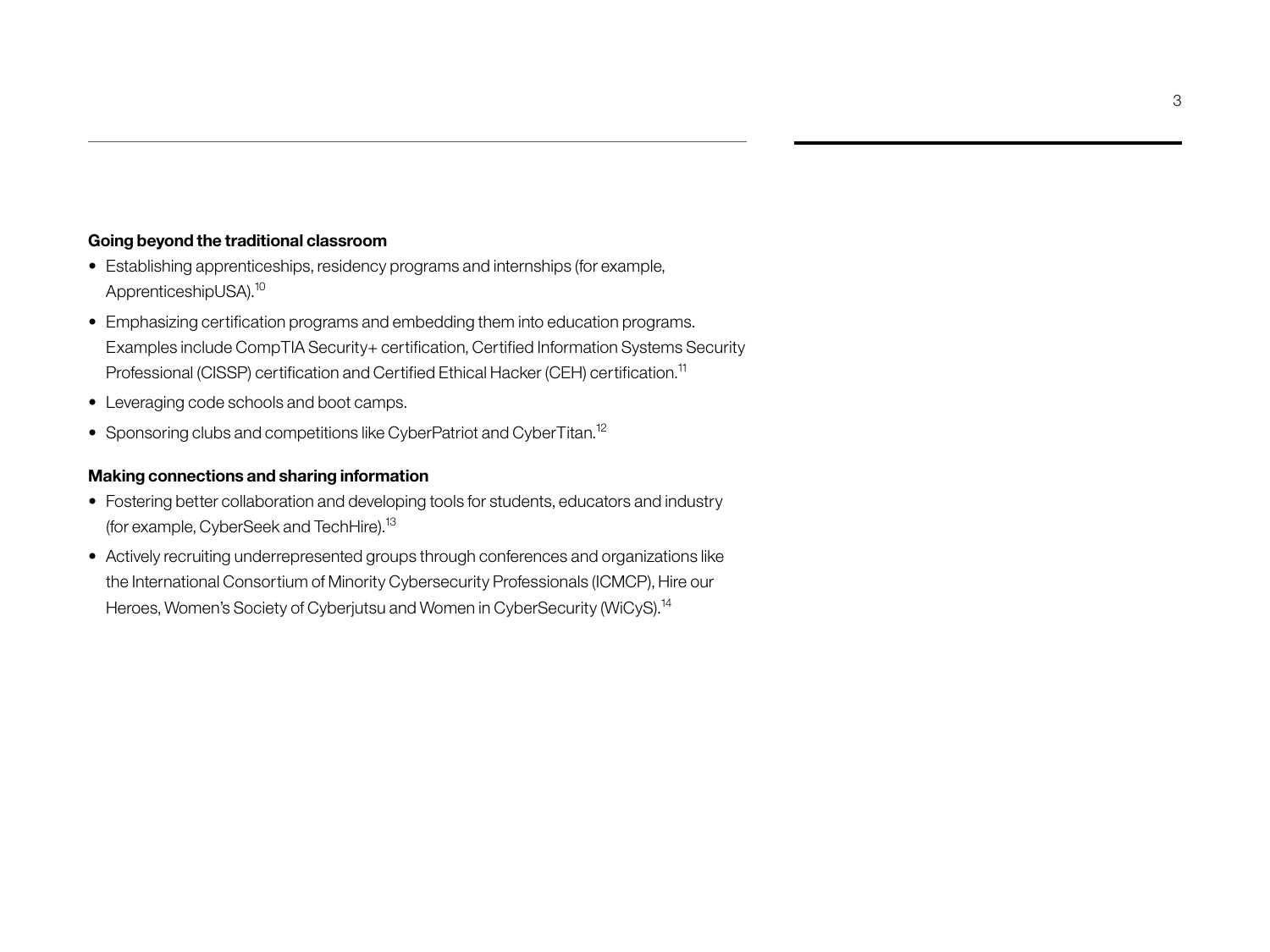# Navigating the course: A new collar approach

Typically, when any industry is faced with a talent shortage, there are three primary ways to address it. The first is to *change the way work is done* by looking at new operating models. Sometimes that may involve more automation, while other times it might mean utilizing some sort of outsourcing or managed service provider. Another way to traditionally solve a skills gap is to *change the environment.* Attracting a limited resource requires differentiation— making the organization the most desirable place to be either from a challenge, culture, compensation or benefits standpoint. The third way is to *change who the organization pursues*, opening the aperture on the pipeline of candidates.

No one of these techniques alone is going to close the cybersecurity skills gap. Rather, we will see a combination continue to evolve. Many companies, including IBM, are looking at how new technologies can augment security practitioner's skills and change how they work, as well as renewing the focus on their talent pipelines to take advantage of underutilized sources of talent for new types of work.<sup>15</sup> This is the cornerstone of a "new collar" approach and a major component of the overall strategy necessary to address the cybersecurity skills gap. The approach includes:

*New employee profiles*— A new collar approach focuses on skills— not degrees earned as a prerequisite to find and attract nontraditional candidates with diverse backgrounds and skill sets. Once hired, these new employees are expected to strive for continuous learning and professional growth.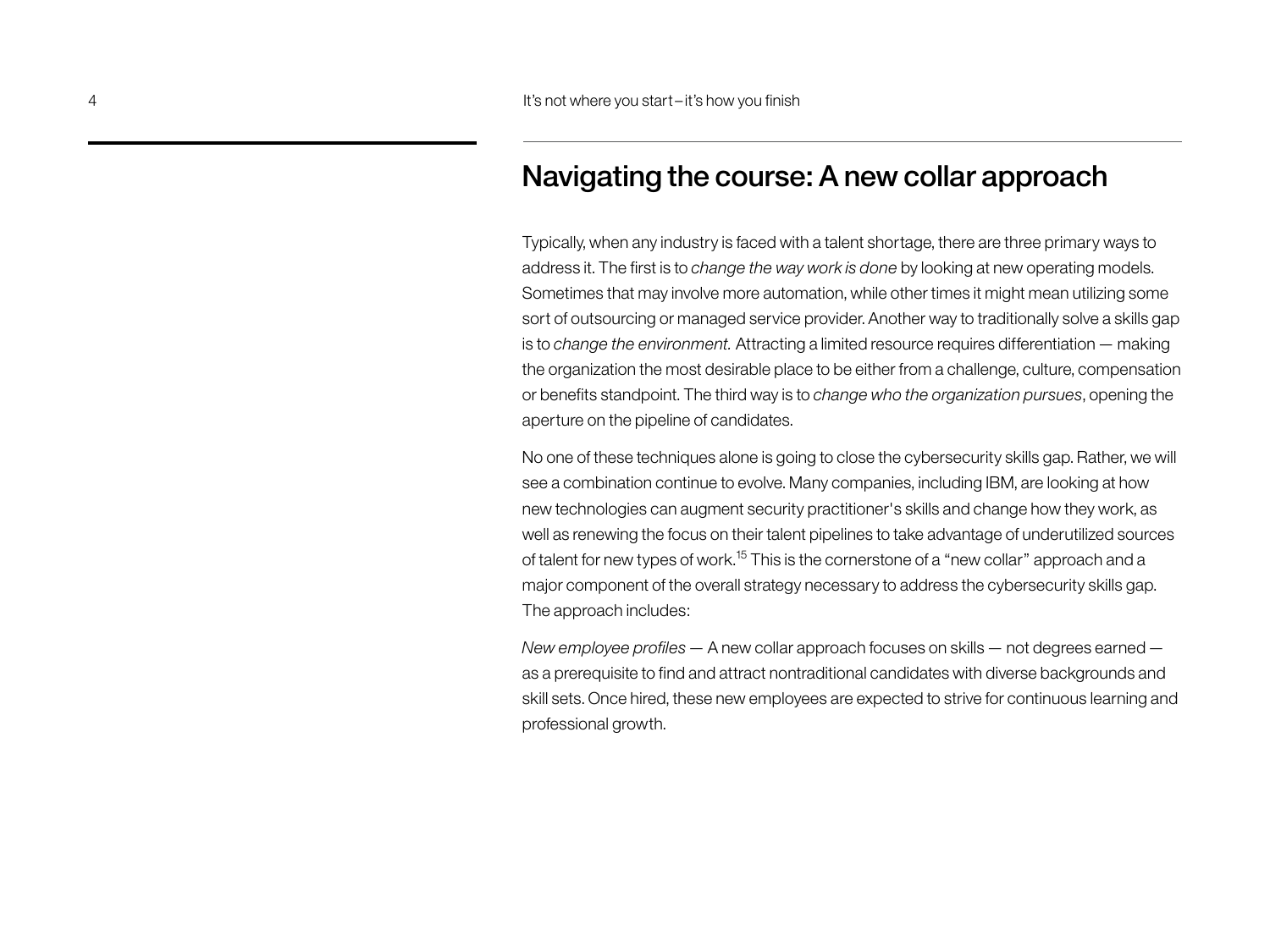*New types of roles* —There is a growing realization that new roles focused on emerging technologies require specific skills and knowledge to perform but do not necessarily require a university degree. The approach also involves restructuring work around specific skill sets to create new roles.

*New partnerships*—Taking a new collar approach requires reaching out and developing new relationships. This includes taking advantage of and supporting federal and state government programs, expanding recruitment at community college programs, collaborating with K-12 school programs and cyber competitions, and linking with veterans training programs.

☆ Diverse backgrounds Supporting and skill sets programs New collar approach **Continuous Expanding** learning recruitment New employee New partnerships profiles Professional **Collaborating** Restructuring **Restructuring Restructuring Restructuring Restructuring Restructuring Restructuring Restructuring Creating** growth New types around skills new roles of roles

*"The new collar concept recognizes what we at Hacker Highschool have known for years: All you need is a desire to learn and the aptitude for basic computing and networking skills to be a success in the field."*

**Chris Griffin,** Penetration Tester, IBM X-Force Red and volunteer for Hacker Highschool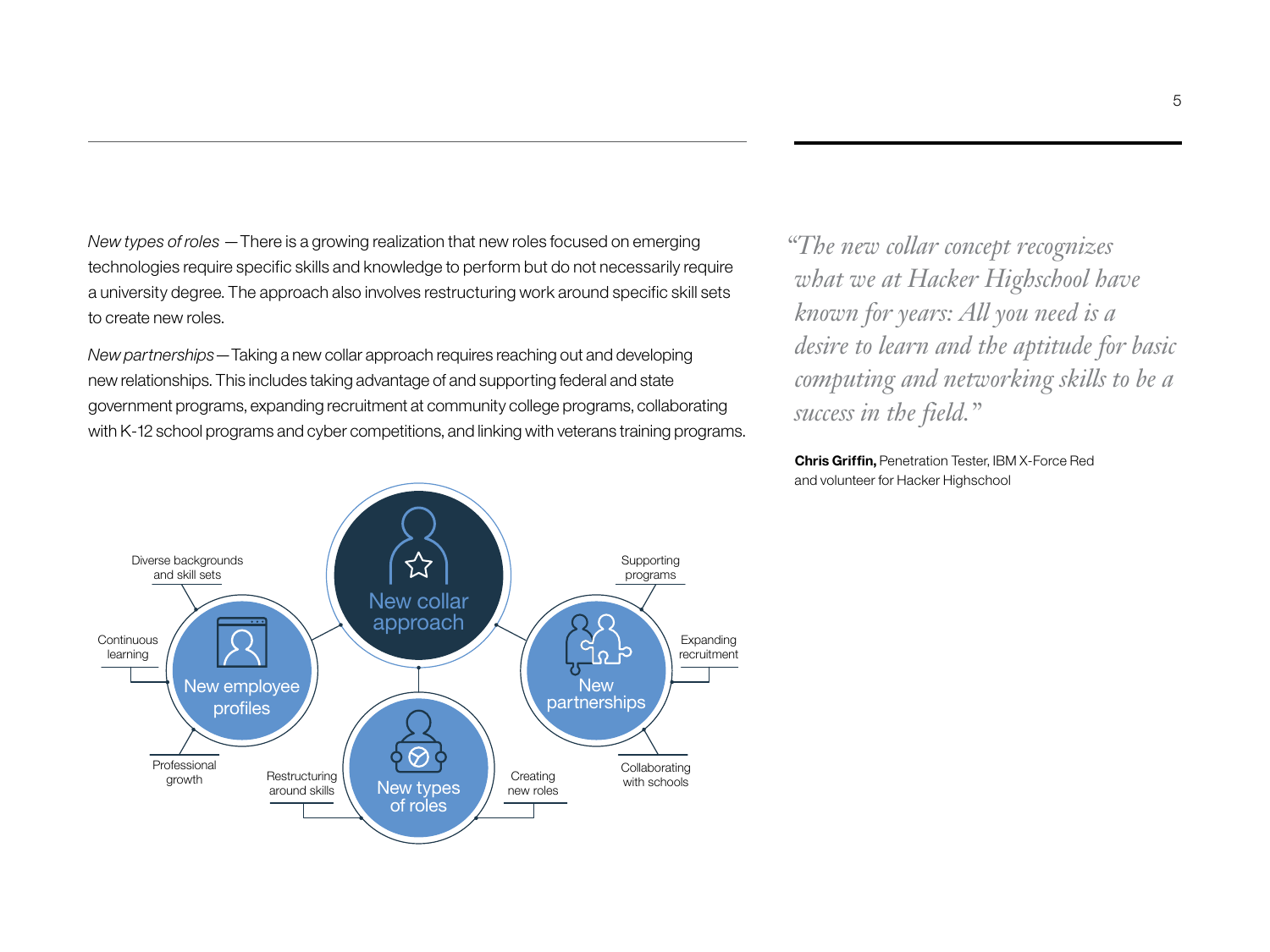#### **Training for the race: It's all about skills**

Skills are at the center of a new collar approach, and they require a renewed focus. The skills shortage is not limited to cybersecurity talent, as both industry and education face a shortage of workforce skills in general. A recent IBM Institute for Business Value study, "Facing the storm: Navigating the global skills crisis," revealed that a majority of executives surveyed struggle to keep workforce skills current in the face of rapid technological advancement.<sup>16</sup> They fault both their countries' education systems and private industry— 55 percent of executives surveyed said the education systems in their countries don't do enough to promote lifelong learning and skills development, and the same percentage indicated that inadequate investment from industry is the most fundamental challenge around the issue.<sup>17</sup>

What skills should new cybersecurity professionals focus on? No matter the educational background of the professional, there are some essential elements. These elements can be classified into two groups: core attributes and skills (see Figure 1). Core attributes can be considered a general disposition beneficial to security professionals— a set of common personality traits and learned behaviors. Skills include both technical and workplace-related abilities. A new security professional may not have all these skills at first, but focusing on them over time will provide greater career path flexibility and the foundation for technical or business-focused leadership positions.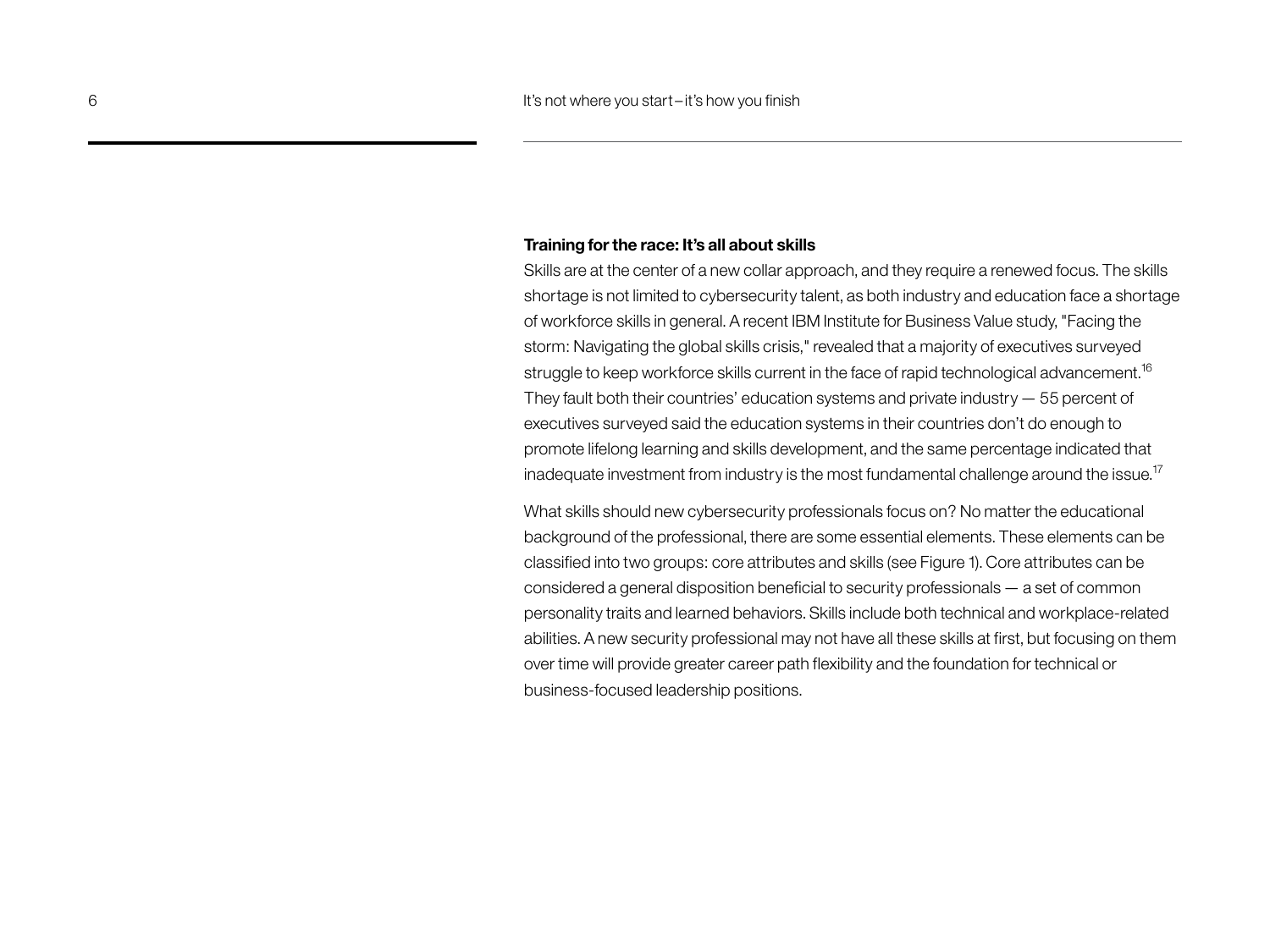# **Figure 1**

*Cybersecurity professionals: Core attributes and skills*

| Core<br>attributes | <b>Explorer</b>                                                     | <b>Problem</b><br>solver                                                                                                                                                                                                  | <b>Student</b>                                                                                               | Guardian                                                                                                     | <b>Consultant</b>                                                                                                                                                                                                              |
|--------------------|---------------------------------------------------------------------|---------------------------------------------------------------------------------------------------------------------------------------------------------------------------------------------------------------------------|--------------------------------------------------------------------------------------------------------------|--------------------------------------------------------------------------------------------------------------|--------------------------------------------------------------------------------------------------------------------------------------------------------------------------------------------------------------------------------|
|                    | Investigative<br>and enjoys<br>challenges                           | Analytic,<br>methodical and<br>detail oriented                                                                                                                                                                            | Constantly<br>learning                                                                                       | Protective,<br>ethical and<br>reliable                                                                       | Can work<br>with others to<br>understand<br>and solve their<br>problems                                                                                                                                                        |
| <b>Skills</b>      | An innate<br>understanding of<br>scenarios, risks<br>and "what ifs" | Verifiable<br>hands-on<br>experience<br>with references.<br>certifications<br>and/or micro-<br>credentials<br>Familiarity with<br>and some ability<br>to code — to<br>figure out how to<br>build and take<br>things apart | Specific industry<br>knowledge<br>The ability to<br>adapt to new<br>and emerging<br>security<br>technologies | Familiarity with<br>applicable<br>regulations, laws<br>and policies-<br>and the ability to<br>interpret them | The ability to<br>work in dynamic<br>and diverse<br>teams<br><b>Effective</b><br>communication<br>skills-can<br>articulate<br>complex<br>concepts and<br>clearly explain<br>technical issues<br>Experience<br>educating others |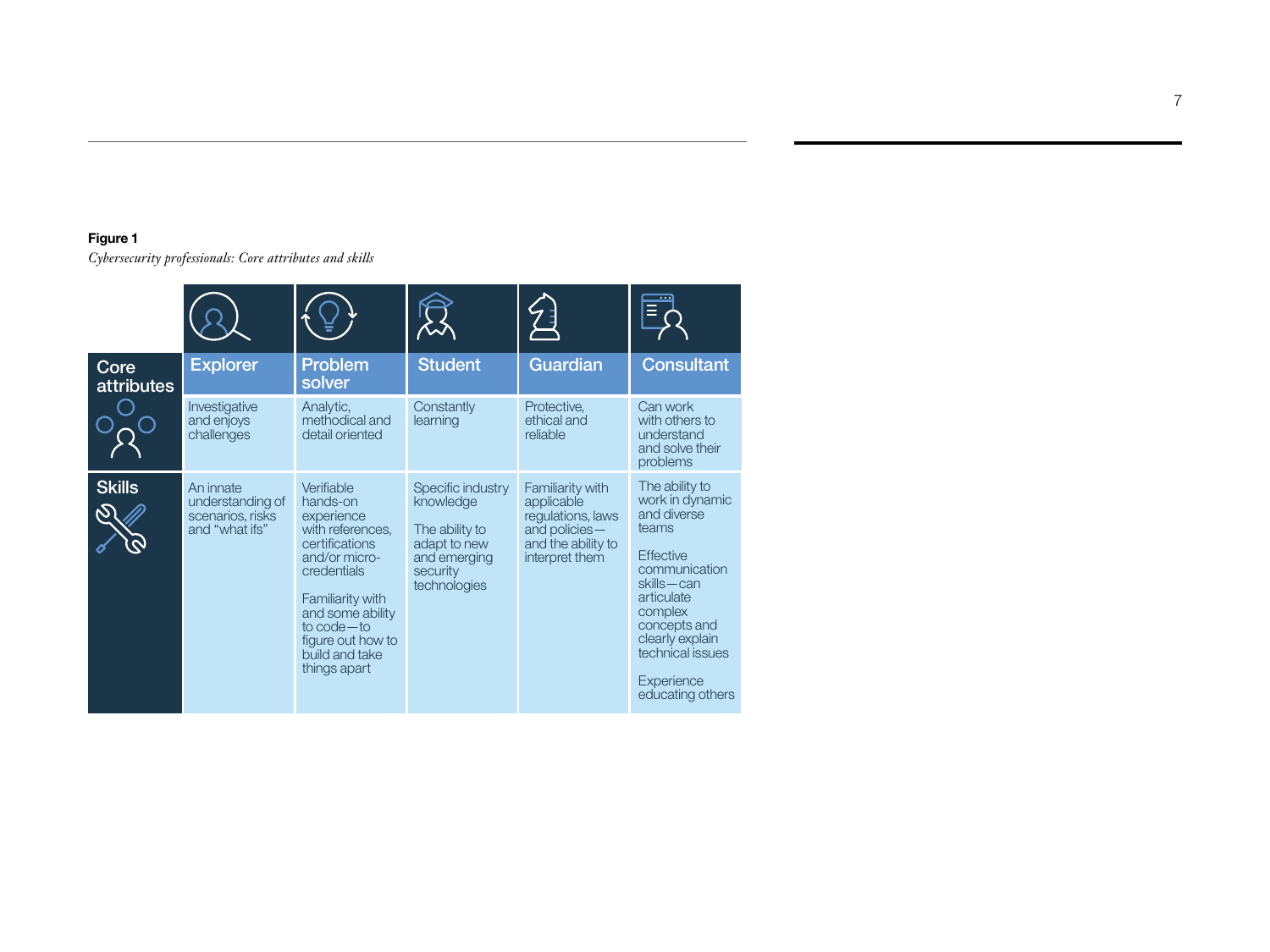*"In general, organizations do not go out of their way to hire community college students – even though there are a large number of them and they have great hands-on technical skills. For security, you must be able to 'do it' – it is like being a surgeon: you constantly have to practice, hone your skills, and learn and test new techniques."* 

**Dr. Sujeet Shenoi,** F.P. Walter Professor of Computer Science and Professor of Chemical Engineering at the University of Tulsa

# **Expanding the field: New types of roles**

Cybersecurity is just one of many job categories that leverage emerging technologies and require skills and knowledge to perform, but do not necessarily require a traditional four-year university degree. A new collar approach recognizes there are alternative ways to learn the skills needed. For example, respondents from a CSIS and Intel Security study ranked hands-on experience and professional certifications as better ways to acquire cybersecurity skills than a degree.<sup>18</sup>

There are many different security-related roles, ranging from software development, design and sales to consulting and managed security services. Within those areas are dozens of positions requiring different skills and experience, many of which could be filled through a new collar approach. For example, since 2015, IBM Security has hired over 170 people in the United States with less than a university-level education as IT specialists, sellers, software developers and consultants. This accounts for roughly 17 percent of all U.S. hires.

A new collar approach can be used to help fill both technical and non-technical roles. We have identified some specific roles as suitable places to start.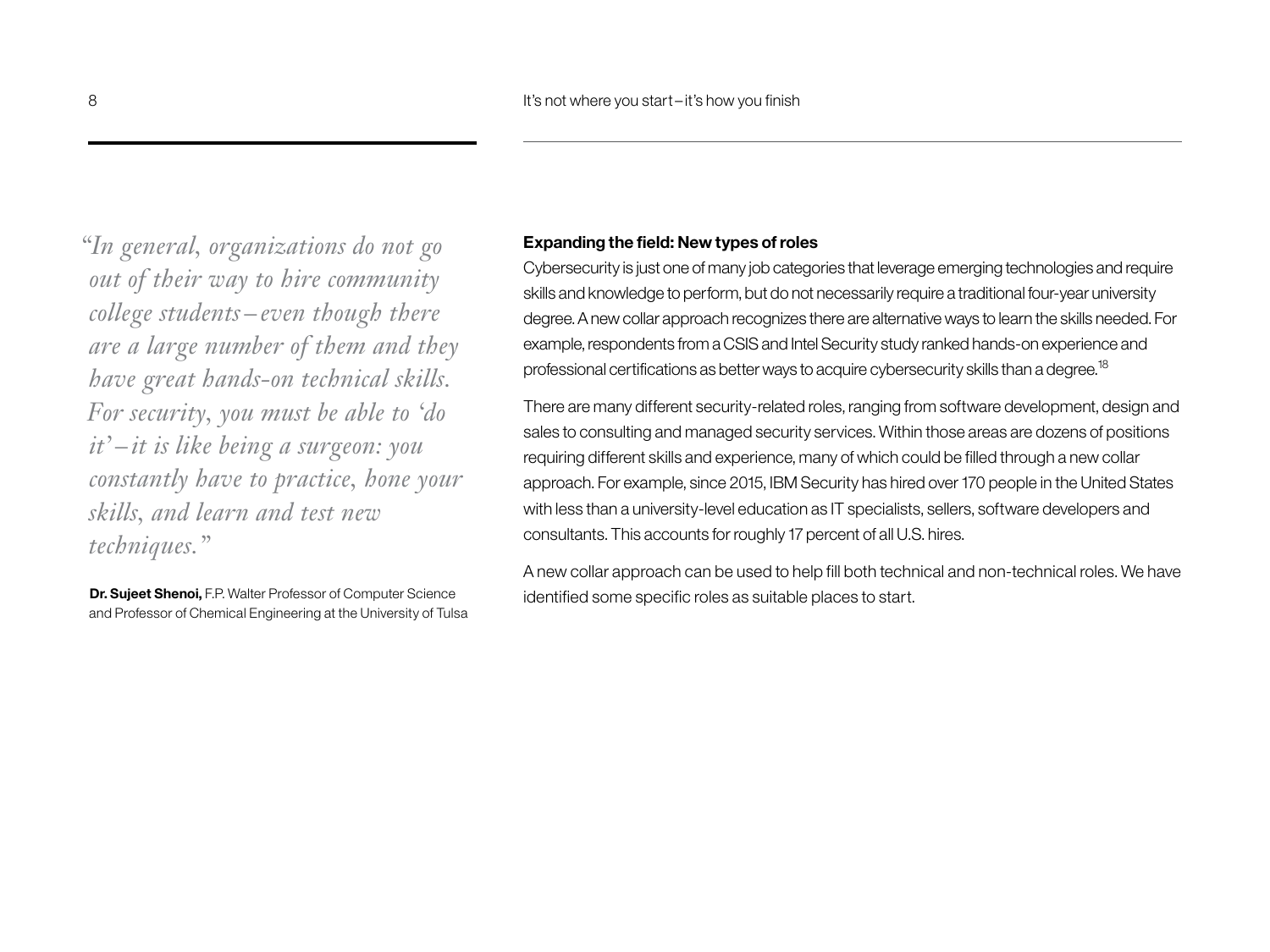#### *Builders*

- *• Integration engineer*—Builds coordinated security solutions using existing components, systems and APIs.
- *• Test engineer*—Tests systems and components to ensure they are operating as expected even during misuse.
- *• Security device analyst*—Tests end user and Internet of Things (IoT) devices for compliance to policies.
- *• Cybersecurity developer*—Writes the code for cybersecurity tools and the rules for security devices (for example, IDS, SIEM).

### *Operators*

- *• Threat monitoring analyst*—Monitors computer security events and investigates alerts and incidents.
- *• Penetration tester*—As someone who emulates the "bad guys," these red team members attack corporate systems and servers.
- *• Security Operations Center (SOC) analyst*—Reports on incidents, assists with incident response and coordinates threat intelligence sharing across the SOC.
- *• Command and Control (C2) threat hunter*—Searches through datasets to identify threats and attacks that have evaded automated tools.
- *• Cyber operations engineer*—Runs the day-to-day cyber operations of an organization, such as managing firewalls and configuring identity management repositories.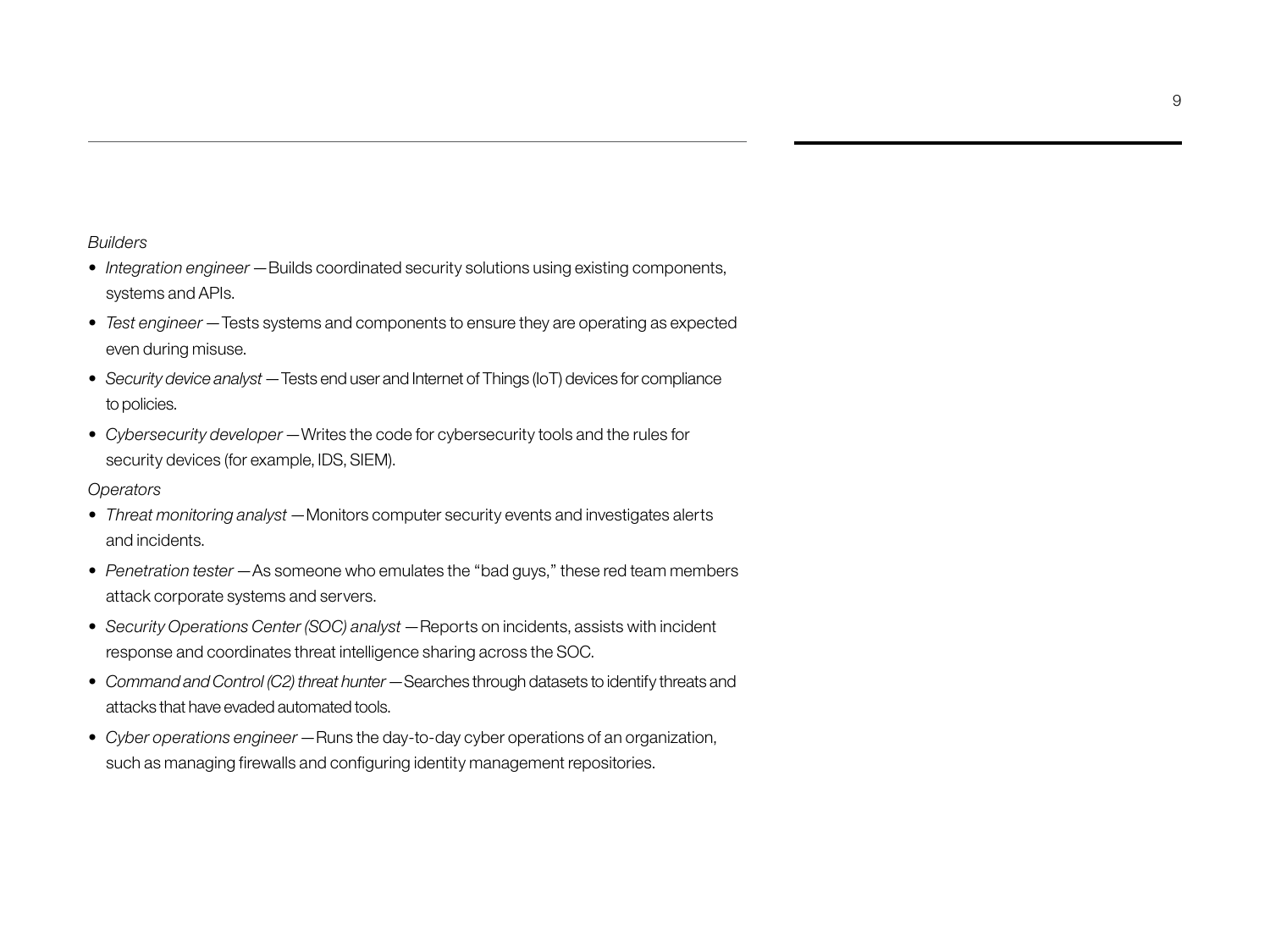*Communicators*

- *• Cyber help desk analyst*—Provides support and instruction when users experience security incidents and events, such as receiving phishing emails or having their systems locked by ransomware.
- *• Technical writer*—Authors manuals and supporting documents for security policies and response plans.
- *• Security awareness trainer*—Trains employees and customers on cybersecurity basics and recommended practices. They must translate complex and sometimes scary cyber information into actions that users can remember and implement.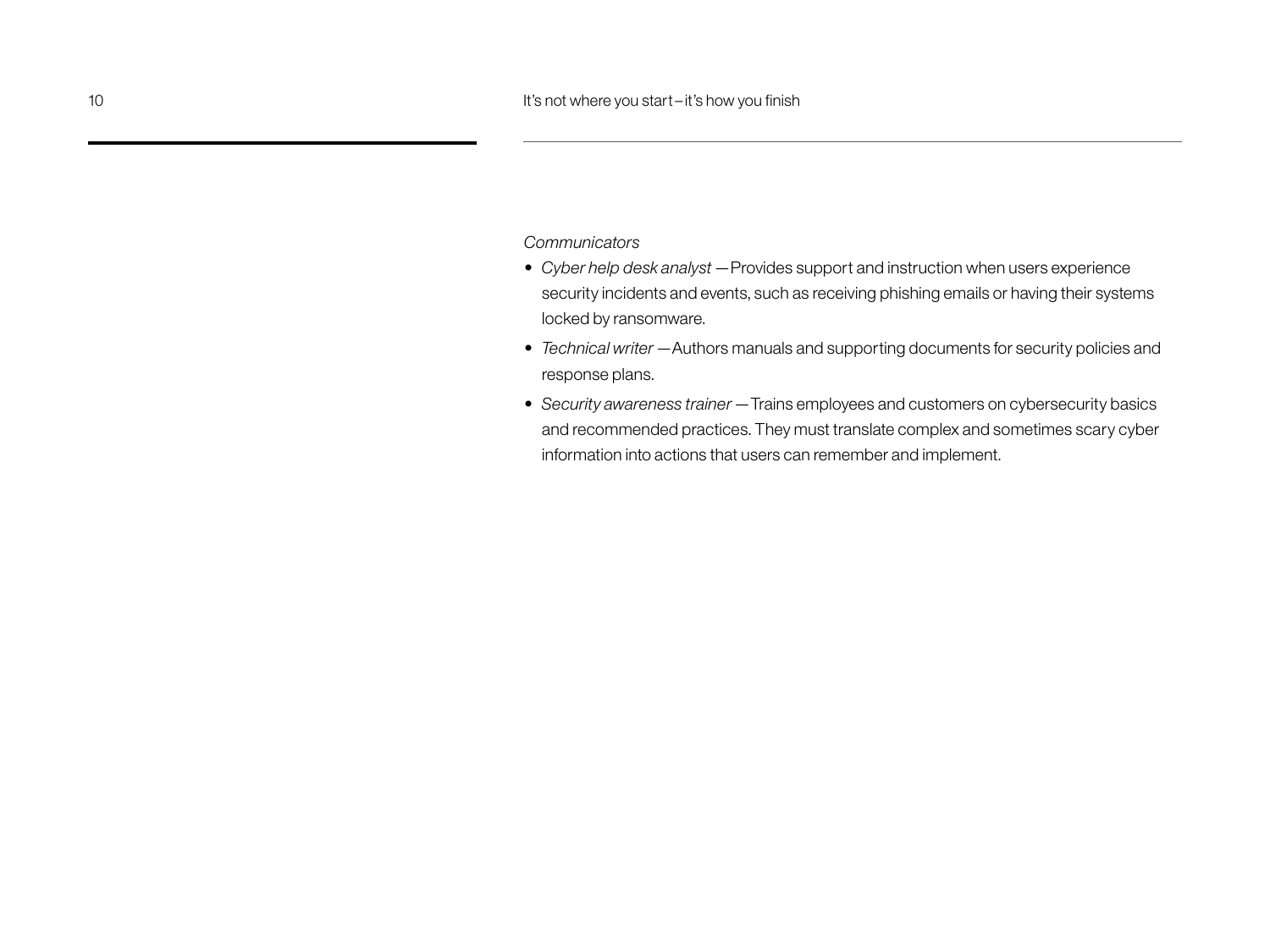# **Running with a team: Pushing for new partnerships**

The third element of a new collar approach is about establishing and developing partnerships with varied organizations and educational institutions. Many potential partnerships can help improve the cybersecurity talent pool, including those involving government programs, community colleges and veteran's organizations (see Figure 2).

As an example, IBM has numerous internal and external programs that help cast a wider net for cybersecurity talent in both the shorter and longer term:

- Creation and replication of the P-TECH 9-14 School Model (see sidebar: P-TECH School Model<sup>19</sup>
- Women in Security Excelling (WISE)— an internal group that also sponsors external events like the "Cyber Day for Girls" programs in middle schools<sup>20</sup>
- IBM Veterans Employment Accelerator, which focuses on training and certification programs for military veterans<sup>21</sup>
- Expanding traditional recruiting whenever possible— at military bases, cyber competitions and professional organizations
- Sponsorship of cybersecurity competitions like CyberTitan.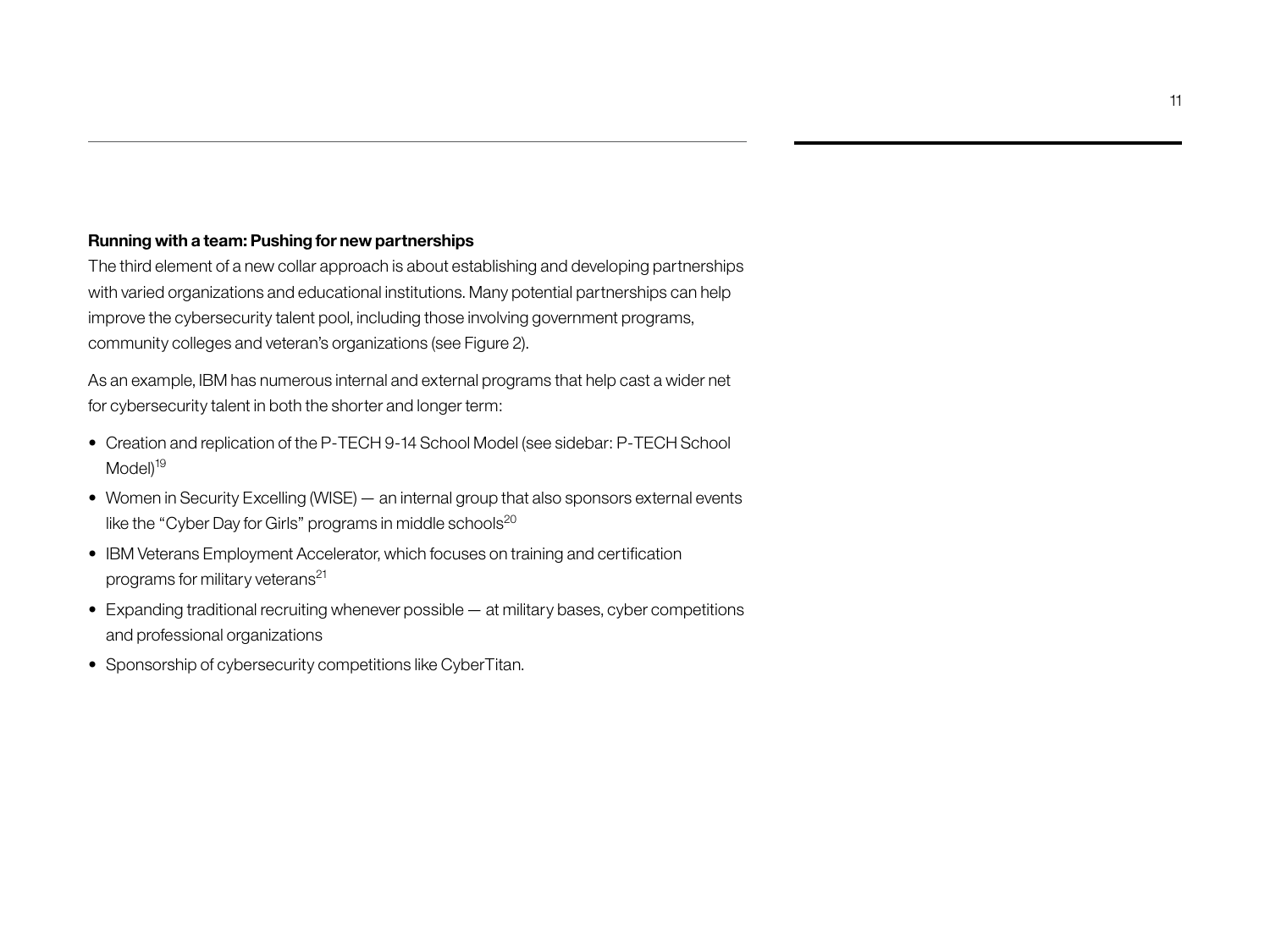*Partnerships to improve the cybersecurity talent pool "I grew up and lived only blocks away from Carver High School. I told the students that I wish that I had this type of opportunity to gain knowledge, experience and a degree free of charge. I encouraged them to take full advantage of their opportunity and utilize their mentors to their benefit – that is what we are here for."*

**Loretta Lemon,** Senior Managing Consultant – Security, Compliance and Privacy, IBM



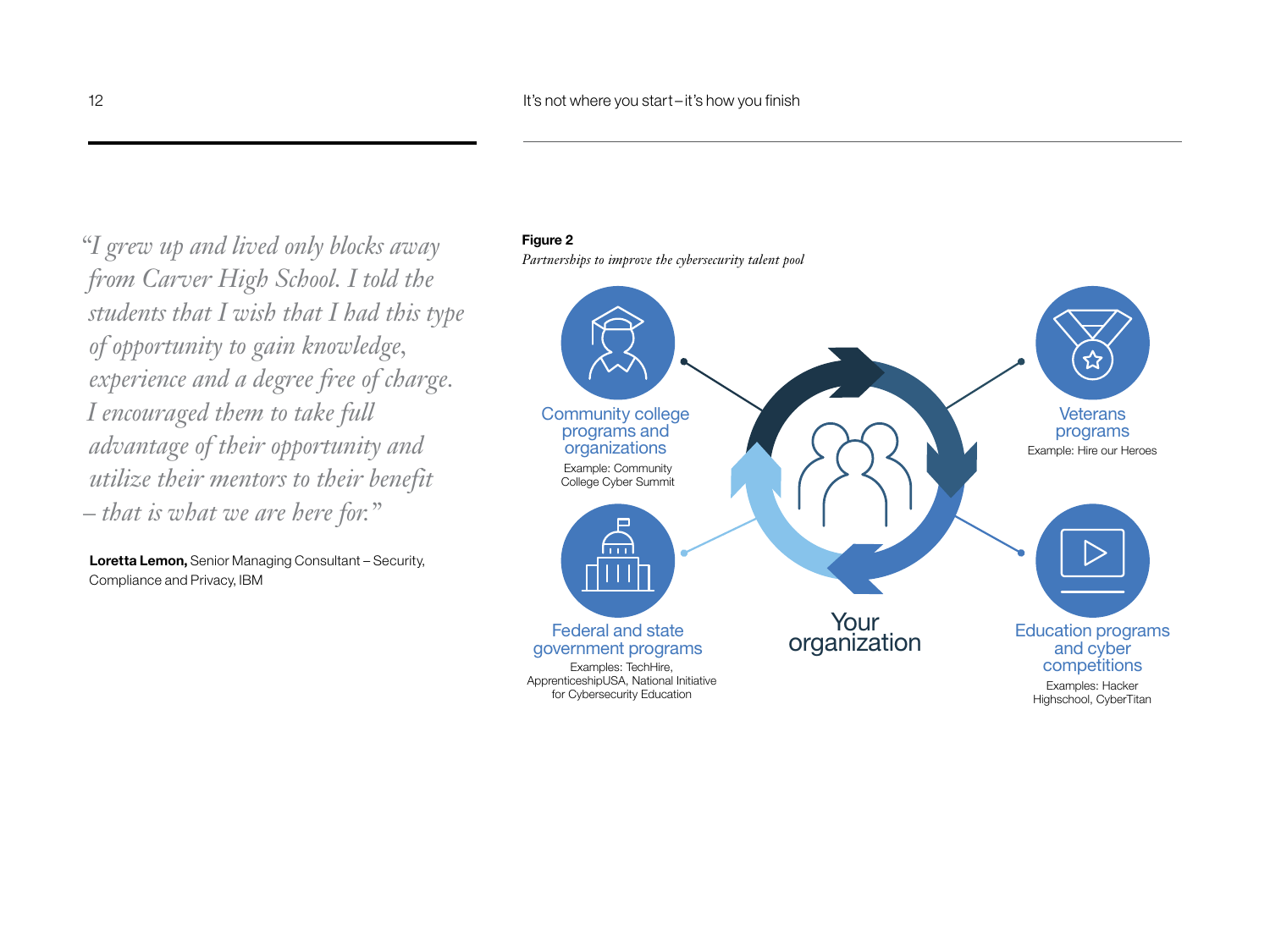# **P-TECH School Model<sup>22</sup>**

Designed to serve historically disadvantaged populations, the P-TECH 9-14 School Model provides U.S. public school students in grades 9-14 a clear path to post-graduate opportunities that might not otherwise be available. IBM, along with the New York City Department of Education and The City University of New York, created the first P-TECH school in Brooklyn, New York, in 2011. Through P-TECH, students, who are not screened for admission, earn both a high school diploma and an industry-recognized two-year postsecondary degree at no cost to them or their families. The students are also first in line for jobs with their industry partner. The model has expanded to over 50 U.S. schools and 300 industry partners, with the goal of expanding to 80 plus schools in 2017.

P-TECH connects high school, college and the world of work to prepare students for STEM jobs of the future. Three P-TECH schools are focused specifically on cybersecurity (see below). Additional schools are expected to follow the model set by these pioneers.

| School                                                                          | <b>Partners</b>                                                                                                                                                       | <b>Notes</b>                                                                                                                                                                                                                                                                                                                                                                     |  |  |  |
|---------------------------------------------------------------------------------|-----------------------------------------------------------------------------------------------------------------------------------------------------------------------|----------------------------------------------------------------------------------------------------------------------------------------------------------------------------------------------------------------------------------------------------------------------------------------------------------------------------------------------------------------------------------|--|--|--|
| <b>Excelsior</b><br>Academy at<br><b>Newburgh Free</b><br>Academy<br>(New York) | Partnership between the Newburgh<br>Enlarged City School District, IBM<br>and SUNY Orange Community<br>College                                                        | In its third year as a public high school, the program has 150<br>students. Students develop basic network administration skills,<br>perform computer forensic analysis, demonstrate an<br>understanding of network forensics, develop an understanding<br>of the legal issues associated with cybersecurity and develop an<br>appropriate procedure for handling case evidence. |  |  |  |
| P-TECH@<br>Carver<br>(Maryland)                                                 | Partnership between Carver<br>Vocational Technical High School.<br><b>IBM and Baltimore City Community</b><br>College                                                 | The program started in the 2016-17 school year with 50<br>ninth-grade students, and another 50 are expected in fall 2017.<br>With 87 IBM mentors, many students have two mentors.<br>Students will earn an AAS degree in cybersecurity.                                                                                                                                          |  |  |  |
| <b>Newport</b><br><b>P-TECH</b><br>(Rhode Island)                               | Partnership between Newport Public<br>Schools, Community College of<br>Rhode Island (CCRI) and the<br>Southeastern New England Defense<br>Industry Alliance (SENEDIA) | This career and technical education program launched in fall<br>2016 with 42 students (22 female, 20 male). Mentors come from<br>Rhode Island State Police, the U.S. Navy and defense industry<br>companies.                                                                                                                                                                     |  |  |  |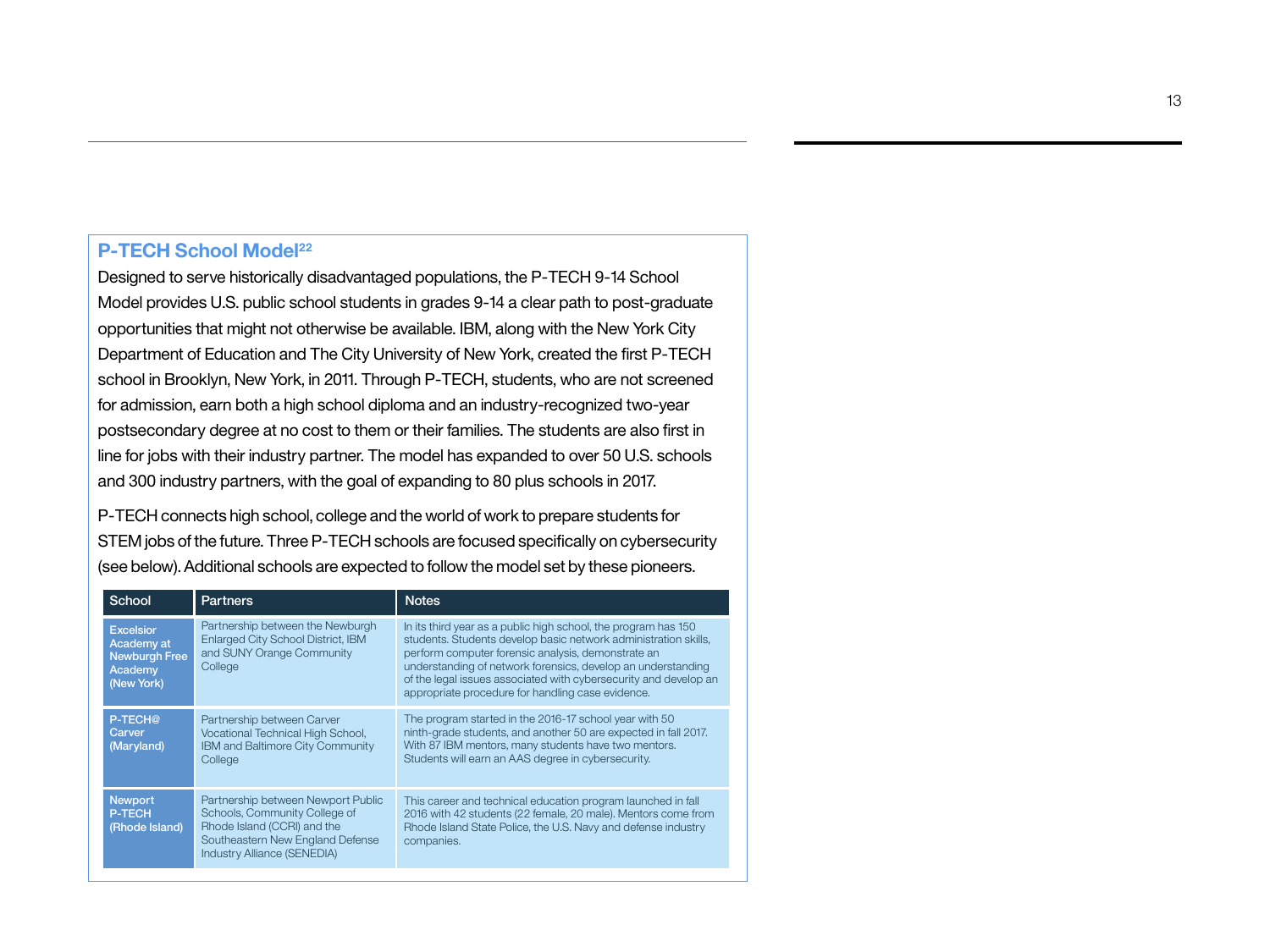*"Many organizations are looking in the wrong places and missing untapped pools of talent... for more than ten years, community colleges have created a large network of centers focused on skills development. These networks have powerful and proven talent development and acquisition models, which are scalable across many industry certifications, job roles and verticals."*

**Casey O'Brien,** Executive Director & Principal Investigator, National CyberWatch Center

With growing numbers offering cybersecurity programs, community colleges are another important source of talent. According to estimates, approximately 30 percent of the roughly 1,100 public and independent community colleges across the United States offer a cybersecurity degree, certificate or course. These programs are educating thousands students, life-long learners and those looking to up-skill or change careers.23 Community college programs pride themselves on being more adaptable and skills focused than traditional four-year programs. They can typically react faster to market shifts than traditional, research-based university programs by more rapidly adjusting their approach and curriculum. They also have a history of focusing on workforce and skills development. Finally, community college cybersecurity programs tend to be more hands on than university programs.

There are a number of resources supporting community college cybersecurity programs:

- The National Security Agency and the Department of Homeland Security sponsor National Centers of Academic Excellence, including some focused on information assurance and cyber defense, for two-year institutions.<sup>24</sup>
- The National Science Foundation's Advanced Technological Education program supports regional cybersecurity programs at two-year colleges.25
- The Community College Cyber Summit, going on its fourth year, is a locus of cybersecurity efforts at community colleges.26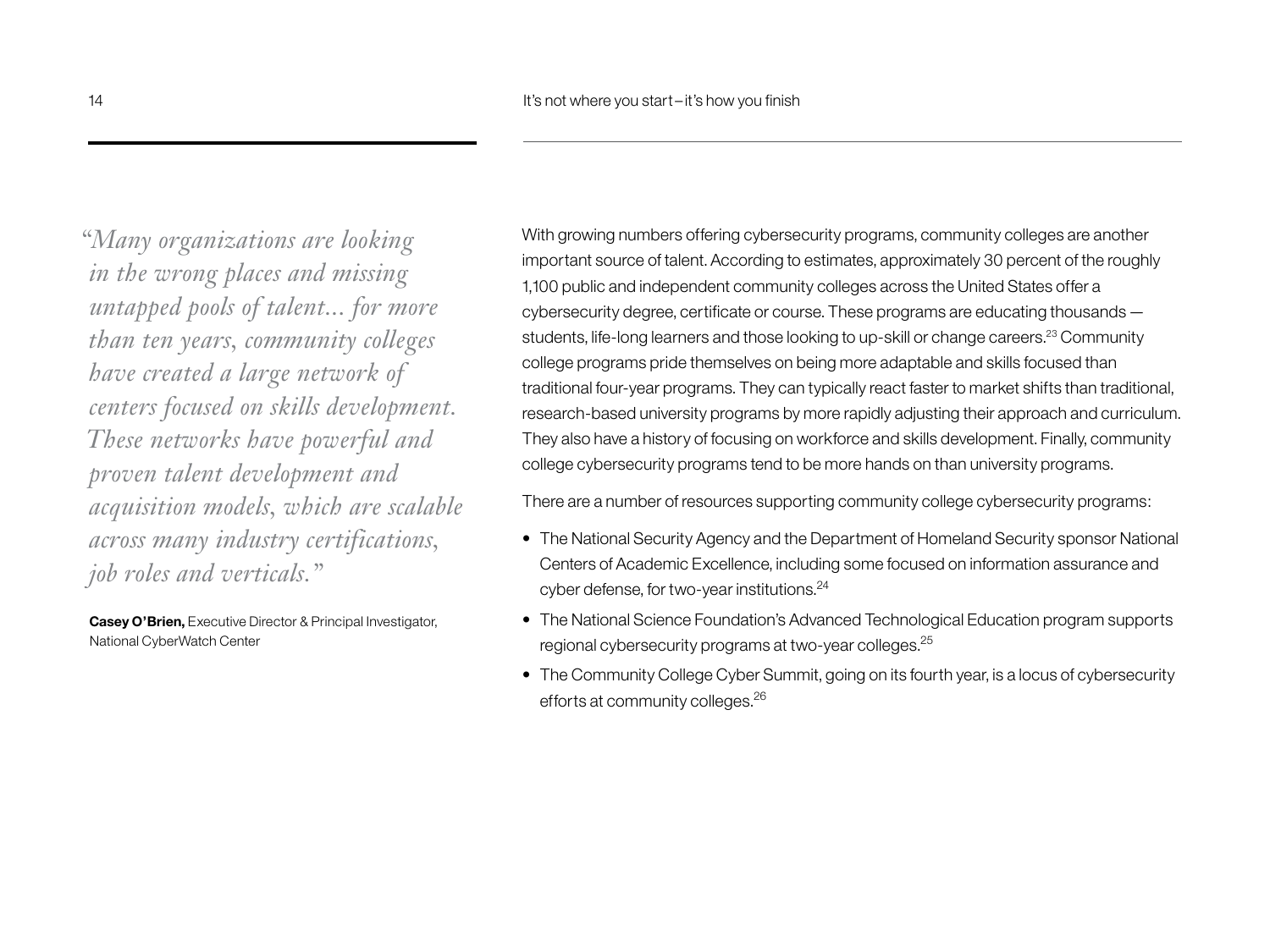# At the starting line: Your own new collar approach

If you want to change who you pursue to help address your skills gap, start building your own new collar approach. At a minimum, make it one component of your overall strategy to build and maintain your cybersecurity workforce.

The easiest way to start is to become an advocate of the approach. Look for simple things you can do—places you can speak and information you can share with your peers. For a more robust new collar approach, consider the following:

### **Re-examine your workforce strategy**

- Think about what skills are essential today and in the future for your organization; document them. Use that to help design clear career paths for your security function, focusing on what skills are needed at each level.
- In recruiting, don't focus solely on degrees as prerequisites. Do all your security hires really need four-year university degrees? Don't filter out potential stars before they get a chance to prove themselves— realize that skills and experience can come from a variety of places.

### **Improve your engagement and outreach**

- Expand where you recruit; don't limit yourself to the select set of universities on which you have always focused.
- Start with simple things like learning sessions and demos at community colleges, P-TECH schools and other educational programs and build from there.

*"Historically, there has been a lot of talent that is overlooked by many corporations due to formal degrees being the first requirement in many of their job postings. Everyone has a different path, and they may not have attended a four-year college due to cost or life challenges. Sometimes a role may require 'that degree,' but there are other times I believe we may be filtering and scaring off talent without providing them the opportunity to represent their skills and value."*

**Adam Griffin,** Advisory Architect – Manager, Manager Security Services – Infrastructure & Endpoint Security, IBM Security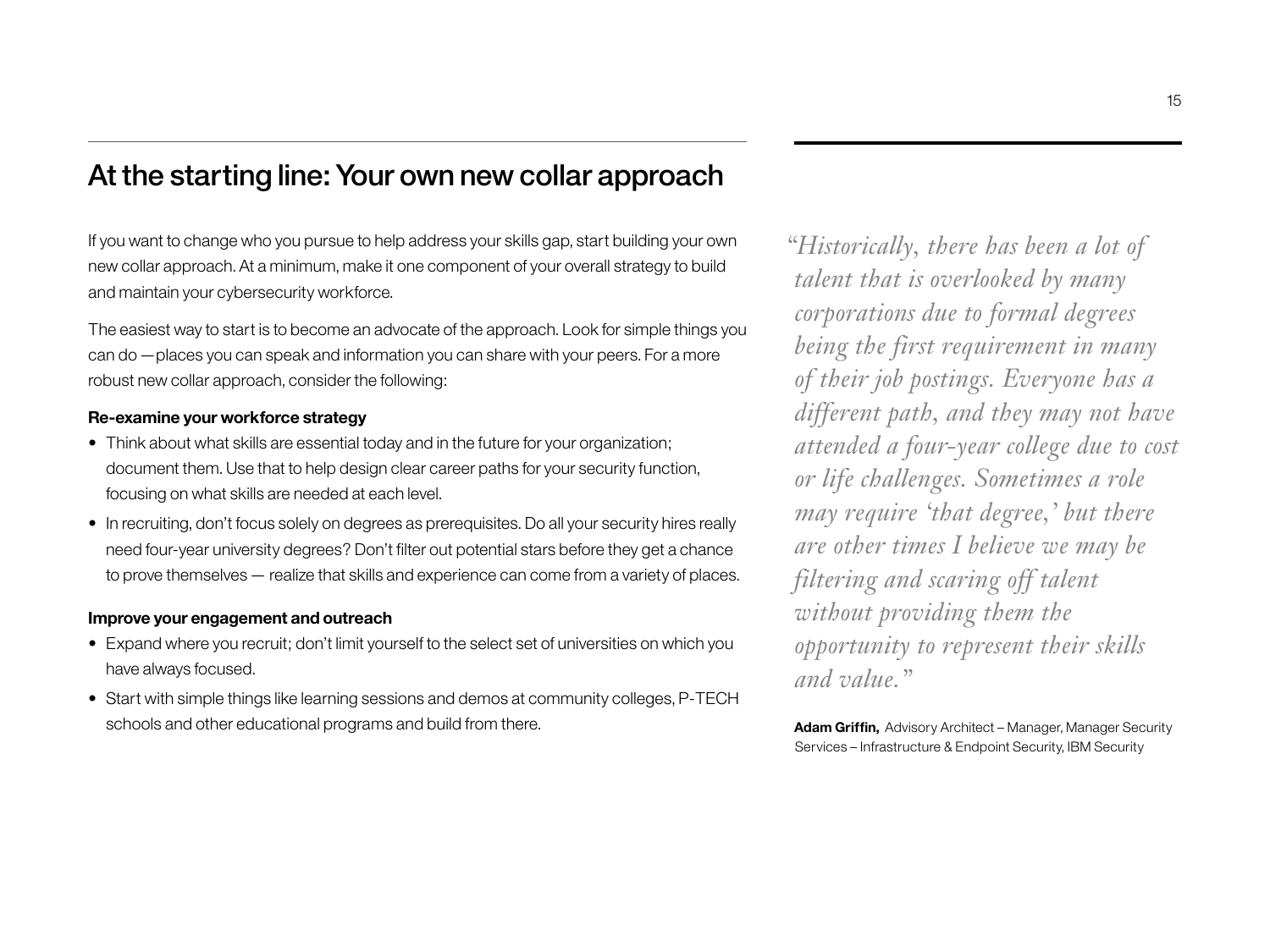### **Build a local cybersecurity ecosystem**

- Look to create new partnerships in your region— with regional workforce development organizations, secondary schools, and technical and vocational schools.
- You can also participate on cybersecurity curriculum committees, provide externships for local instructors to keep their skills fresh and relevant, sponsor cyber teams, and work with local middle and high schools to generate interest in the field. These groups are always looking for subject matter experts and mentors.

#### **Provide a robust support program for new hires**

- Employ techniques like mentorships, rotational assignments, shadowing and other opportunities for new cybersecurity hires to gain experience and learn. Allow them to explore their options and opportunities—not everyone knows what they want to do right away.
- Keep them engaged by giving new hires creative freedom to work on different projects and explore new technologies and services.

#### **Focus on continuous learning and upskilling**

- Once you have expanded your recruiting aperture and brought new talent in, work to retain the talent. Keep employees engaged by providing opportunities for them to keep skills up to date through classes, certifications, conferences, etc. Cybersecurity is a highly dynamic field, which requires a constant refreshing of skills.
- Additionally, do what you can to support existing employees from other functions who want to move into cybersecurity as a new career.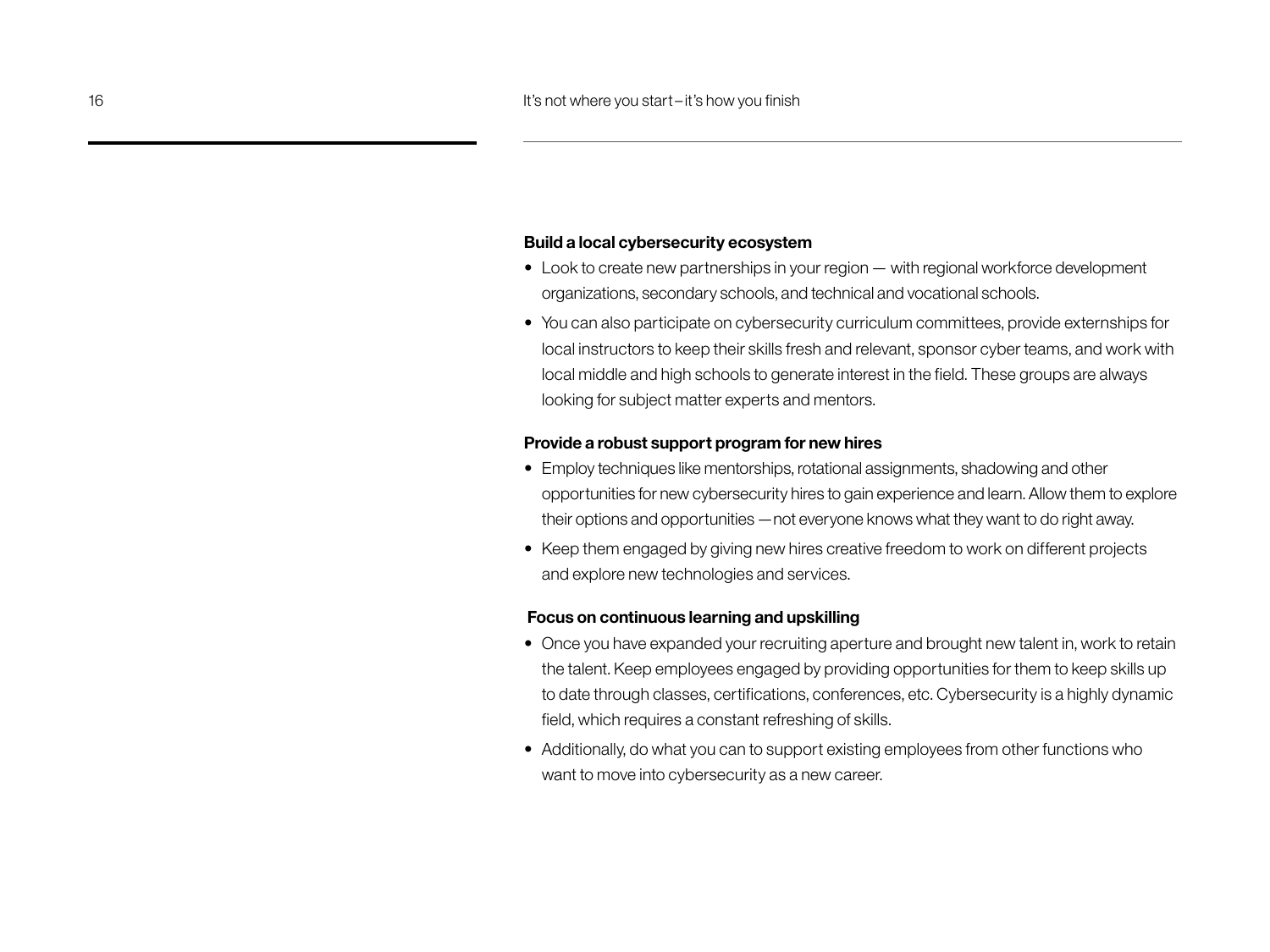# Are you ready to take a new collar approach?

- Are you overlooking potential cybersecurity talent by focusing solely on candidates with four-year degrees?
- What cybersecurity roles in your organizations are well suited for a new collar approach?
- How and with what organizations can you build partnerships to expand your cybersecurity ecosystem?
- How can you improve support for cybersecurity new hires?
- What additional opportunities could you offer cybersecurity employees to encourage continuous learning and improve talent retention?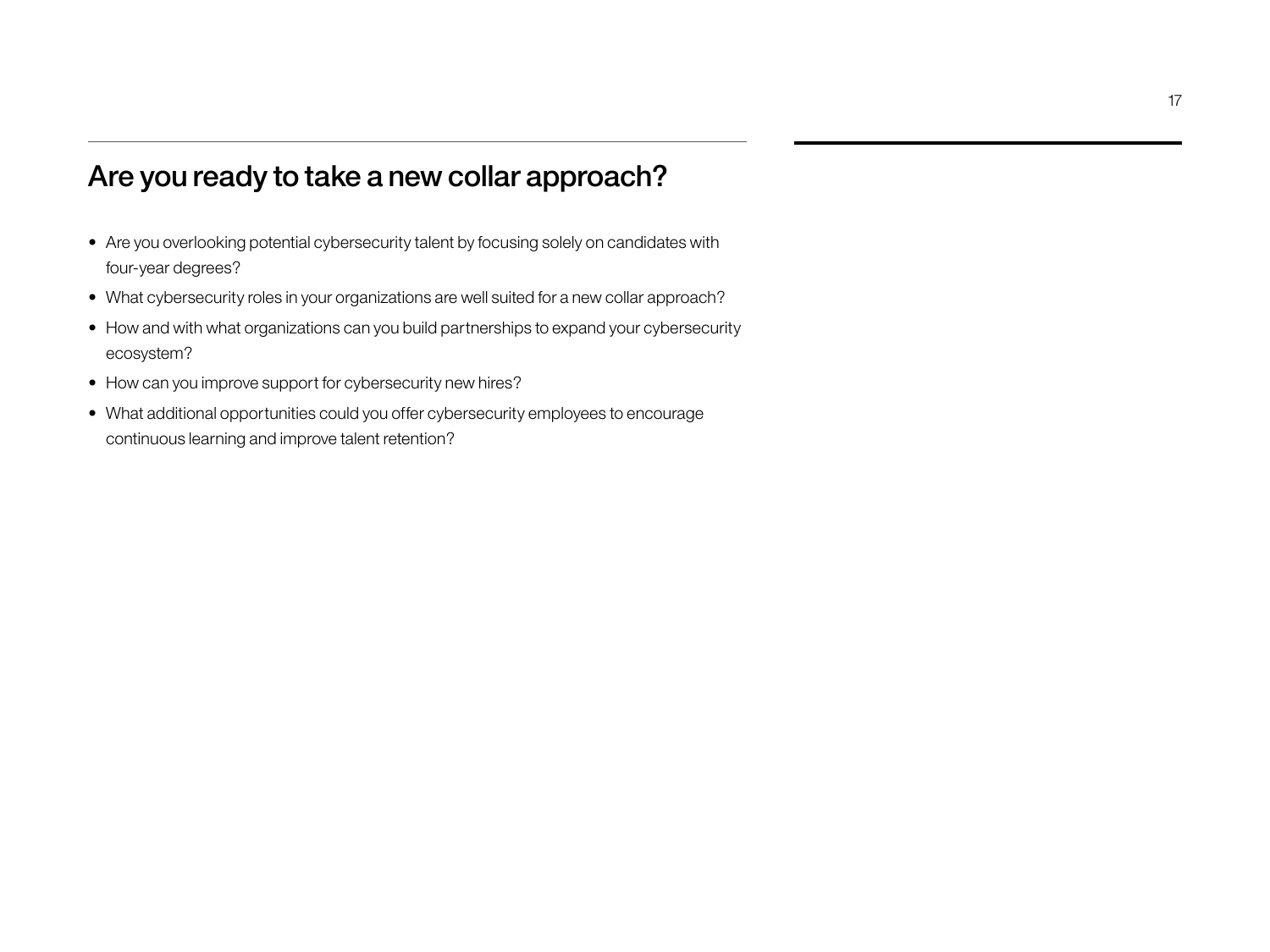# About the authors

Marc van Zadelhoff is the General Manager, IBM Security, one of the largest enterprise security companies in the world. With 20 years of experience in cybersecurity, he works with clients across industries to help them develop their security strategies and determine the best technologies to meet their needs. Marc can be reached on Twitter [@mvzadel](https://twitter.com/mvzadel) and at [marc.vanzadelhoff@us.ibm.com](mailto:marc.vanzadelhoff%40us.ibm.com?subject=).

Lindsey Lurie is the Chief Marketing Officer for IBM Security. Lindsey's 15 plus years of experience with IBM spans marketing and communication roles across multiple businesses. Her areas of expertise include demand generation, product marketing, digital and channel marketing, advertising and event execution. She can be reached on LinkedIn at [linkedin.com/in/lindseylurie](https://www.linkedin.com/in/lindseylurie/) and at [llurie@us.ibm.com](mailto:llurie%40us.ibm.com?subject=).

### **Contributors**

Diane Delaney—Worldwide Talent Manager, IBM Security Lisa van Deth—Campaign and Thought Leadership Strategy Manager, IBM Security Kelli Jordan—Talent Leader, New Collar Initiatives, IBM Human Resources Diana Kelley—Global Executive Security Advisor, IBM Security Ivo Klaassen—Global Professional Development Leader, IBM Security Heather Ricciuto—Transformation and Academic Initiatives Leader, IBM Security

#### **For more information**

To learn more about this IBM Institute for Business Value study, please contact us at iiby@us.jbm.com. Follow @ IBMIBV on Twitter, and for a full catalog of our research or to subscribe to our monthly newsletter, visit: **[ibm.com](http://www.ibm.com/iibv)**/iibv.

Access IBM Institute for Business Value executive reports on your mobile device by downloading the free "IBM IBV" apps for your phone or tablet from your app store.

To learn more about IBM Security, please visit **ibm.com**[/security/ciso.](http://ibm.com/security/ciso)

### **The right partner for a changing world**

At IBM, we collaborate with our clients, bringing together business insight, advanced research and technology to give them a distinct advantage in today's rapidly changing environment.

#### **IBM Institute for Business Value**

The IBM Institute for Business Value, part of IBM Global Business Services, develops fact-based strategic insights for senior business executives around critical public and private sector issues.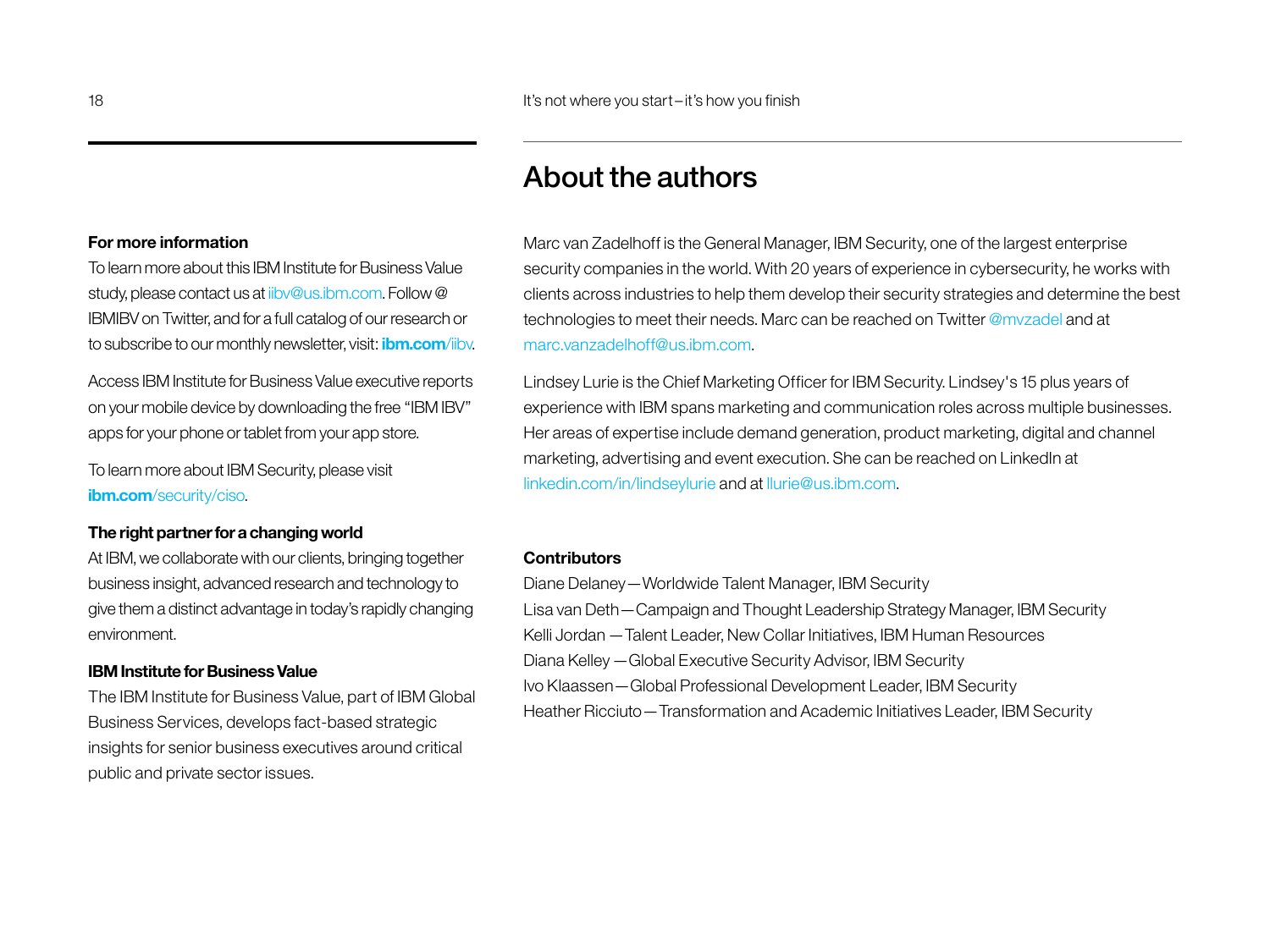### **Acknowledgments**

Cliff Archey—Program Manager, Education, IBM Lee Christian—Senior MSIEM Analyst, U.S. MSIEM Analyst Team Lead, IBM Security Ashleigh Cooper—Program Manager, Education, IBM Sean Davis—Security Services Senior Security Engineer, IBM Security Matthew Dombrowski—MSS IES Engineer, IBM Security Services, IBM Security Adam Griffin—Advisory Architect, Manager, MSS: Infrastructure & Endpoint Security, IBM Security Michael Kelly—Chair, Computer Studies & Information Processing Department, Community College of Rhode Island Valinda Scarbro Kennedy—Worldwide Skills Program Manager, IBM John Kuhn—Manager, IBM X-Force Services, IBM Security Linda Larsen—Director, Education Outreach, Southeastern New England Defense Industry Alliance Loretta Lemon—Senior Managing Consultant, Security, Compliance, and Privacy, IBM Molly Magee—Executive Director, Southeastern New England Defense Industry Alliance Bill McDonald—Director, Human Resources, IBM Security Casey O'Brien—Executive Director & Principal Investigator, National CyberWatch Center Cecelia Schartiger—Jr. IA Compliance Officer, Cyber & Biometrics, IBM Global Business **Services** Ken Shade—MSIEM Monitoring Manager, IBM Security Dr. Sujeet Shenoi—F.P. Walter Professor of Computer Science and Professor of Chemical Engineering at the University of Tulsa

19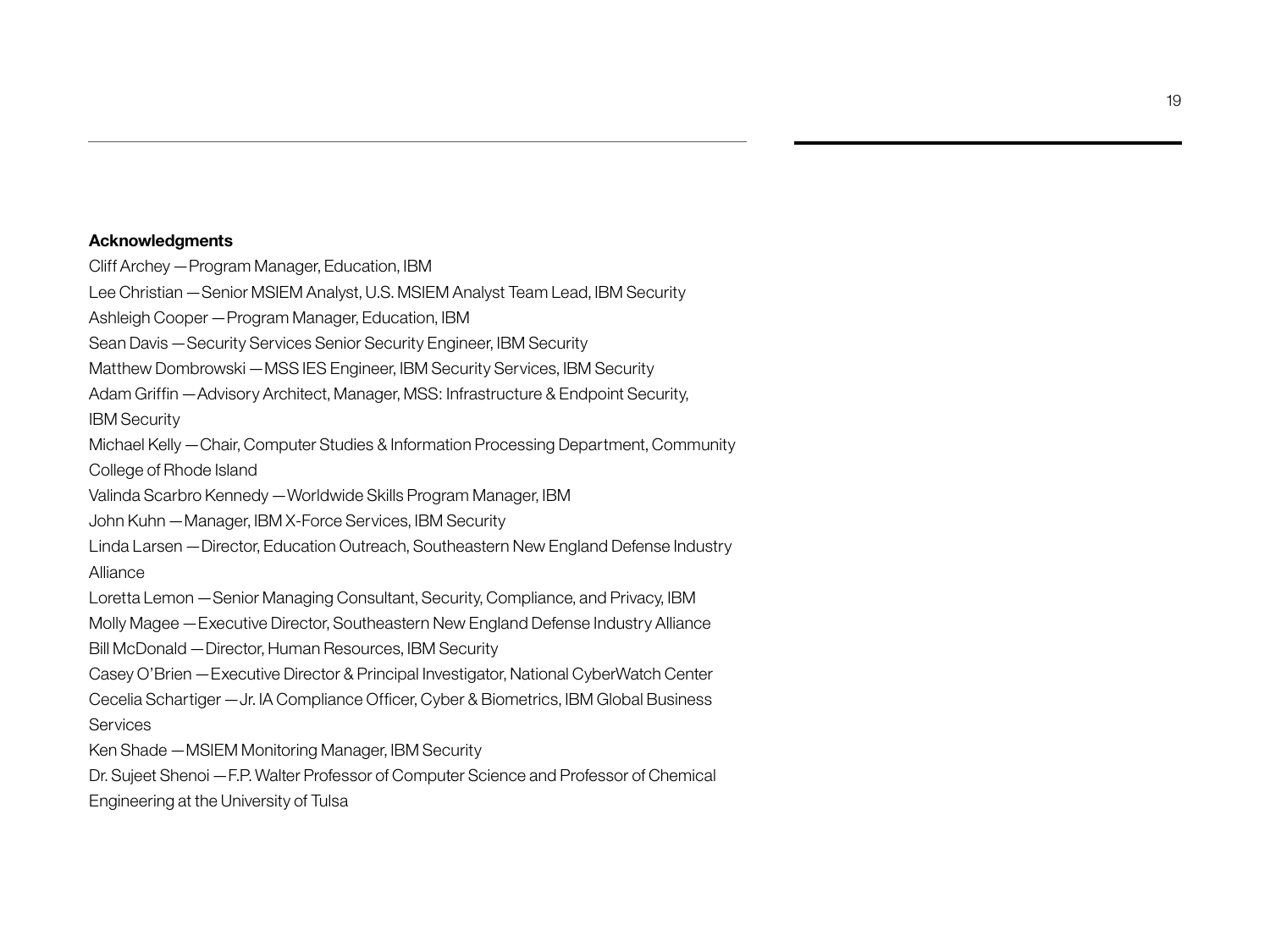#### **Notes and sources**

- 1 "Net Losses: Estimating the Global Cost of Cybercrime." Center for Strategic and International Studies and McAfee. June 2014.<https://www.mcafee.com/us/resources/reports/rp-economic-impact-cybercrime2.pdf>
- 2 "The 2017 Global Information Security Workforce Study: Women in Cybersecurity." Frost & Sullivan. March 2017.<https://iamcybersafe.org/wp-content/uploads/2017/03/WomensReport.pdf>
- 3 "Hacking the Skills Shortage: A study of the international shortage in cybersecurity skills." Center for Strategic and International Studies and Intel Security. 2016. https://www.mcafee.com/ca/resources/reports/
- 4 "The 2017 Global Information Security Workforce Study: Women in Cybersecurity." Frost & Sullivan. March 2017.<https://iamcybersafe.org/wp-content/uploads/2017/03/WomensReport.pdf>
- 5 "2016 Fact Sheet." American Association of Community Colleges. [http://www.aacc.nche.edu/AboutCC/](http://www.aacc.nche.edu/AboutCC/Documents/AACCFactSheetsR2.pdf) [Documents/AACCFactSheetsR2.pdf;](http://www.aacc.nche.edu/AboutCC/Documents/AACCFactSheetsR2.pdf) IBM Institute for Business Value interview with Casey O'Brien, Executive Director & Principal Investigator, National CyberWatch Center. February 21, 2017.
- 6 "Interactive map." CyberSeek website, accessed May 3, 2017.<http://cyberseek.org/heatmap>
- 7 "P-TECH 9-14 Model." P-TECH website, accessed April 3, 2017.<http://www.ptech.org/>; Coughlan, Sean. "Bletchley Park: 'Codebreakers school' planned for site." BBC News. November 24, 2016. [http://www.bbc.](http://www.bbc.com/news/education-38065563) [com/news/education-38065563](http://www.bbc.com/news/education-38065563)
- 8 "2017 Community College Cyber Summit (3CS): Strengthening our cyber IQ." 3CS website, accessed April 3, 2017.<https://www.my3cs.org/>
- 9 "Hacker Highschool: Security Awareness for Teens." Hacker Highschool website, accessed April 3, 2017. <http://www.hackerhighschool.org/>
- 10 "Apprenticeship USA." United States Department of Labor website, accessed April 3, 2017. [https://www.dol.](https://www.dol.gov/featured/apprenticeship) [gov/featured/apprenticeship](https://www.dol.gov/featured/apprenticeship)
- 11 "CompTIA Security+." CompTIA website, accessed April 3, 2017. [https://certification.comptia.org/](https://certification.comptia.org/certifications/security) [certifications/security](https://certification.comptia.org/certifications/security); "CISSP – Certified Information Systems Security Professional." (ISC)2 website, accessed April 3, 2017. [https://www.isc2.org/cissp/default.aspx;](https://www.isc2.org/cissp/default.aspx) "Master the Core Technologies of Ethical Hacking." EC-Council website, accessed April 3, 2017. [https://www.eccouncil.org/programs/](https://www.eccouncil.org/programs/certified-ethical-hacker-ceh/) [certified-ethical-hacker-ceh/](https://www.eccouncil.org/programs/certified-ethical-hacker-ceh/)
- 12 "Air Force Association's CyberPatriot: The National Youth Cyber Education Program." CyberPatriot website, accessed April 3, 2017. [https://www.uscyberpatriot.org/;](https://www.uscyberpatriot.org/) "CyberTitan: Now launched." Information and Communications Technology Council website, accessed April 3, 2017.<http://www.ictc-ctic.ca/cybertitan/>
- 13 "About this tool." CyberSeek website, accessed April 3, 2017. [http://cyberseek.org/;](http://cyberseek.org/) TechHire website, accessed April 3, 2017.<http://techhire.org/>
- 14 International Consortium of Minority Cybersecurity Professionals website, accessed April 3, 2017. [https://](https://icmcp.org/) [icmcp.org/](https://icmcp.org/); "Veterans Training." Hire our Heroes website, accessed April 3, 2017. [https://hireourheroes.org/](https://hireourheroes.org/veterans-training/) [veterans-training/;](https://hireourheroes.org/veterans-training/) Women's Society of Cyberjutsu website, accessed April 3, 2017. [http://](http://womenscyberjutsu.org/) [womenscyberjutsu.org/](http://womenscyberjutsu.org/); Women in CyberSecurity website, accessed April 3, 2017. [https://www.csc.tntech.](https://www.csc.tntech.edu/wicys/) [edu/wicys/](https://www.csc.tntech.edu/wicys/)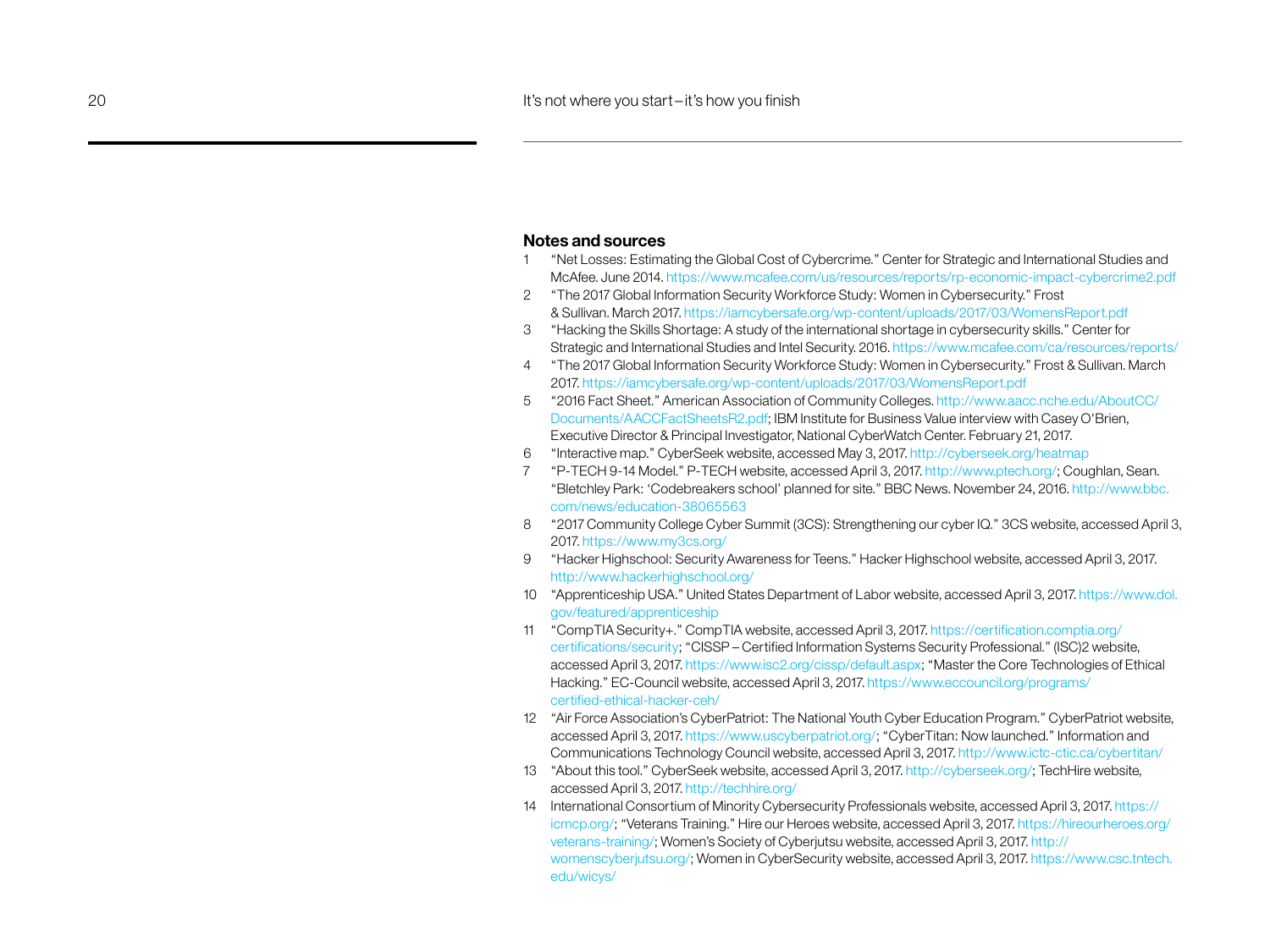15 Barlow, Caleb. "Artificial intelligence makes cybersecurity the ideal field for 'new collar' jobs." The Hill. March 22, 2017. [http://thehill.com/blogs/pundits-blog/](http://thehill.com/blogs/pundits-blog/technology/325067-artificial-intelligence-makes-cybersecurity-the-ideal-field-for#bottom-story-socials)

[technology/325067-artificial-intelligence-makes-cybersecurity-the-ideal-field-for](http://thehill.com/blogs/pundits-blog/technology/325067-artificial-intelligence-makes-cybersecurity-the-ideal-field-for#bottom-story-socials)

- 16 King, Mike; Anthony Marshall; and David Zaharchuk. "Facing the storm: Navigating the global skills crisis." IBM Institute for Business Value. [https://www-935.ibm.com/services/us/gbs/thoughtleadership/skillsstorm](https://www-935.ibm.com/services/us/gbs/thoughtleadership/skillsstorm/)
- 17 Ibid.
- 18 "Hacking the Skills Shortage: A study of the international shortage in cybersecurity skills." Center for Strategic and International Studies and Intel Security. 2016. [https://www.mcafee.com/ca/resources/reports/](https://www.mcafee.com/ca/resources/reports/rp-hacking-skills-shortage.pdf) [rp-hacking-skills-shortage.pdf](https://www.mcafee.com/ca/resources/reports/rp-hacking-skills-shortage.pdf)
- 19 "IBM and P-TECH." IBM press kit. IBM website, accessed April 3, 2017. [https://www-03.ibm.com/press/us/](https://www-03.ibm.com/press/us/en/presskit/42300.wss) [en/presskit/42300.wss](https://www-03.ibm.com/press/us/en/presskit/42300.wss)
- 20 "How IBM Supports Women Building their Careers in Cyber Security." IBM Jobs Blog. November 7, 2016. <https://blog.ibm.jobs/2016/11/07/how-ibm-supports-women-building-their-careers-in-cyber-security/>
- 21 "Citizen IBM Blog Veterans Employment Accelerator." IBM website, accessed March 19, 2017. [https://www.](https://www.ibm.com/blogs/citizen-ibm/tag/ibm-veterans-employment-accelerator) [ibm.com/blogs/citizen-ibm/tag/ibm-veterans-employment-accelerator](https://www.ibm.com/blogs/citizen-ibm/tag/ibm-veterans-employment-accelerator)
- 22 "P-TECH Schools." P-TECH website, accessed March 19, 2017. [http://www.ptech.org/schools;](http://www.ptech.org/schools) "IBM Equips Youth with Tech Career Skills in Nationwide Network of High Performing P-TECH Schools." IBM press release. January 5, 2017.<http://www-03.ibm.com/press/us/en/pressrelease/51327.wss>; "Case study: Preparing students at Excelsior Academy for Careers." P-TECH website, accessed April 3, 2017. [http://www.](http://www.ptech.org/case-study/preparing-students-at-excelsior-academy-for-careers) [ptech.org/case-study/preparing-students-at-excelsior-academy-for-careers](http://www.ptech.org/case-study/preparing-students-at-excelsior-academy-for-careers); "Two Baltimore high schools first to join P-TECH program in Maryland." Johns Hopkins University, University News. June 16, 2016. [http://](http://hub.jhu.edu/2016/06/16/p-tech-schools-announced-dunbar-carver/) [hub.jhu.edu/2016/06/16/p-tech-schools-announced-dunbar-carver/;](http://hub.jhu.edu/2016/06/16/p-tech-schools-announced-dunbar-carver/) "Newport P-TECH." P-TECH website, accessed April 3, 2017. [http://www.ptech.org/schools/000000000000049;](http://www.ptech.org/schools/000000000000049) "P-TECH." Rogers High School webpage. Newport Public Schools website, accessed April 3, 2017. [https://www.npsri.net/](https://www.npsri.net/ptech) [ptech](https://www.npsri.net/ptech)
- 23 "2016 Fact Sheet." American Association of Community Colleges. [http://www.aacc.nche.edu/AboutCC/](http://www.aacc.nche.edu/AboutCC/Documents/AACCFactSheetsR2.pdf) [Documents/AACCFactSheetsR2.pdf;](http://www.aacc.nche.edu/AboutCC/Documents/AACCFactSheetsR2.pdf) IBM Institute for Business Value interview with Casey O'Brien, Executive Director & Principal Investigator, National CyberWatch Center. February 21, 2017.
- 24 "NSA/DHS Current National CAE Designated Institutions." Information Assurance at the National Security Agency website, accessed March 19, 2017. [https://www.iad.gov/nietp/reports/current\\_cae\\_designated\\_](https://www.iad.gov/nietp/reports/current_cae_designated_institutions.cfm) [institutions.cfm](https://www.iad.gov/nietp/reports/current_cae_designated_institutions.cfm)
- 25 "ATE Centers Security Technologies." National Science Foundation's Advanced Technological Education centers website, accessed March 19, 2017.<http://www.atecenters.org/st/>
- 26 "Community College Cyber Summit 2017." Accessed March 19, 2017. <https://www.my3cs.org/>

© Copyright IBM Corporation 2017

IBM Corporation New Orchard Road Armonk, NY 10504

Produced in the United States of America May 2017

IBM, the IBM logo, <ibm.com>and Watson are trademarks of International Business Machines Corp., registered in many jurisdictions worldwide. Other product and service names might be trademarks of IBM or other companies. A current list of IBM trademarks is available on the web at "Copyright and trademark information" at:<ibm.com/legal/copytrade.shtml>.

This document is current as of the initial date of publication and may be changed by IBM at any time. Not all offerings are available in every country in which IBM operates.

THE INFORMATION IN THIS DOCUMENT IS PROVIDED "AS IS" WITHOUT ANY WARRANTY EXPRESS OR IMPLIED, INCLUDING WITHOUT ANY WARRANTIES OF MERCHANTABILITY, FITNESS FOR A PARTICULAR PURPOSE AND ANY WARRANTY OR CONDITION OF NON-INFRINGEMENT. IBM products are warranted according to the terms and conditions of the agreements under which they are provided.

This report is intended for general guidance only. It is not intended to be a substitute for detailed research or the exercise of professional judgment. IBM shall not be responsible for any loss whatsoever sustained by any organization or person who relies on this publication.

The data used in this report may be derived from third-party sources and IBM does not independently verify, validate or audit such data. The results from the use of such data are provided on an "as is" basis and IBM makes no representations or warranties, express or implied.